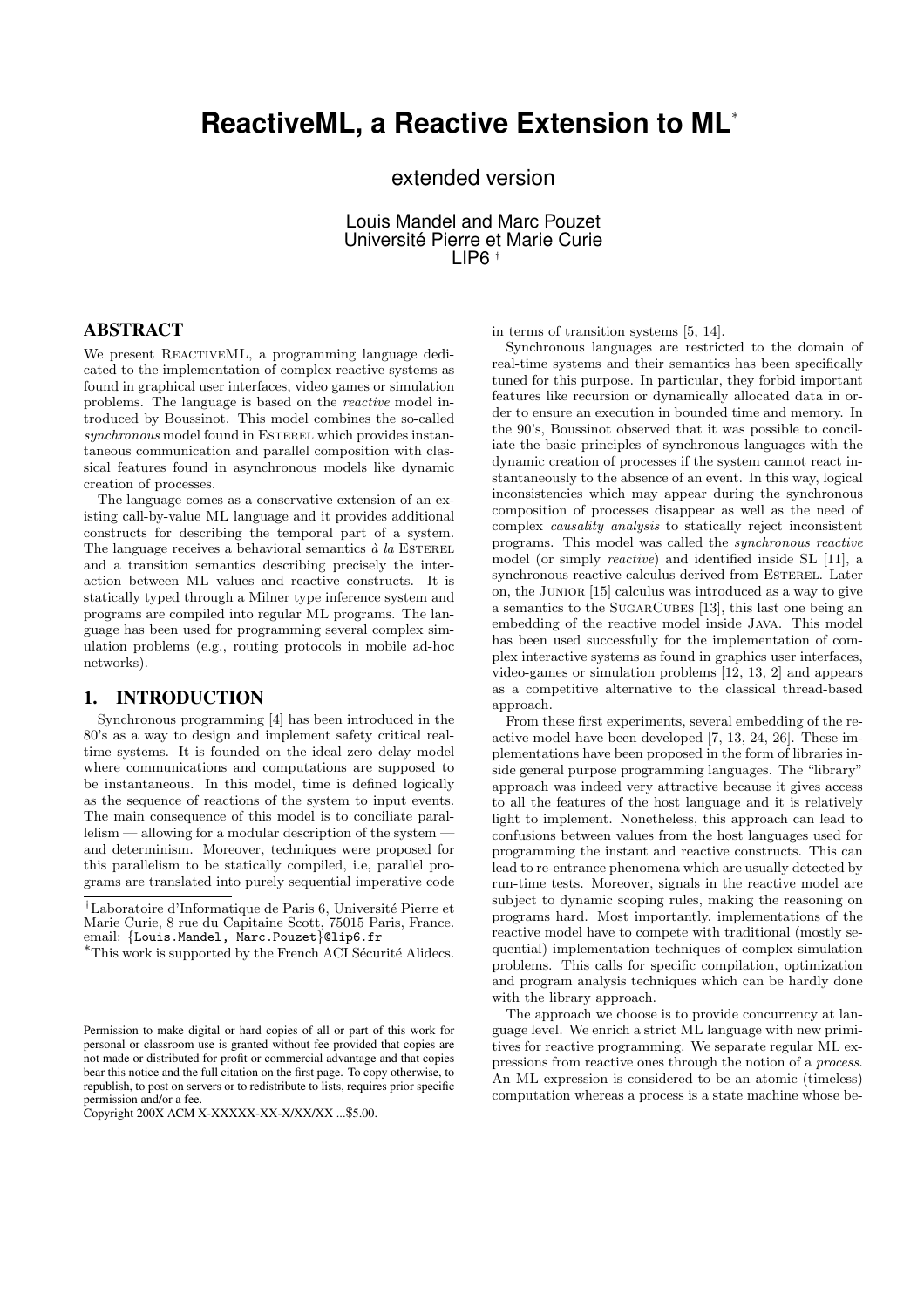havior depends on the history of its inputs. It is made of regular ML expressions and reactive expressions. Regular ML expressions are executed *as is* without any computational impact whereas reactive expressions are compiled in a special way. We introduce two semantics for the language. The first one is a behavioral semantics in the style of the logical behavioral semantics of ESTEREL. This semantics defines what is a valid reaction no matter how this reaction is actually computed. In order to derive an execution mechanism, we introduce a transition semantics and prove it to be equivalent. Compared to existing semantics for the reactive model (e.g., JUNIOR), these two semantics express precisely the interaction between values from the host language and reactive constructs and this is new. Moreover, the language is statically typed through a Milner type system. Compared to the library approach, we believe that the language approach leads to a safer and a more natural programming. In particular, the language provides a notion of signals with regular scope properties. Moreover, some parts of a program can be compiled vs interpreted, leading to a far more efficient execution.

Section 2 illustrates the expressiveness of the language on some simple examples.<sup>1</sup> A synchronous reactive calculus based on Boussinot's model is defined in section 3. We embed this kernel inside a call-by-value ML kernel. Section 4 presents its behavioral semantics and establish its two main properties: in a given environment, a program is deterministic and always progress. Section 5 presents a transition semantics and an equivalence theorem. Section 6 presents the type system which comes as a natural extension of the ML type system of the host language. Implementation issues are addressed in section 7. In section 8, we discuss related works and conclude.

# **2. LANGUAGE OVERVIEW**

#### **2.1 A Short Introduction to ReactiveML**

REACTIVEML is built above OCAML [18] such that every Ocaml program (without objects, labels and functors) is a valid program and REACTIVEML code can be linked to any Ocaml library.

A program is a set of definitions. Definitions introduce, like in Ocaml, types, values or functions. ReactiveML adds the process definition. Processes are state machines whose behavior can be executed through several instants. They are opposed to regular Ocaml functions which are considered to be instantaneous. Let us consider the process hello\_world that prints "hello" at the first instant and "world" at the second one (the pause statement suspends the execution until the next instant):

```
let process hello_world =
 print_string "hello<sub>u</sub>";
  pause;
  print_string "world"
```
This process can be called by writing: run hello\_world.

Communication between parallel processes is made by broadcasting signals. A signal can be emitted (emit), awaited (await) and we can test its presence (present). The following process emits the signal z every time x and y are synchronous.

#### let process together x y z = loop present x then present y then (emit z; pause) end

Unlike ESTEREL, it is impossible to react instantaneously to the absence of an event. Thus, the following program:

#### present x then () else emit x

which is incorrect in ESTEREL  $- x$  cannot be present and absent in the same instant and is thus rejected by a causality analysis — is perfectly valid in the reactive model. In this model, the absence of x is effective in the next instant. Thus, the previous program is equivalent to:

#### pause; emit x

Now, we can write the edge front detector, a typical construct appearing in control systems. The behavior of the process edge is to emit s\_out when s\_in is present and it was absent in the previous instant.

#### let process edge s\_in s\_out =

loop

```
present s_in then pause
else (await immediate s_in;
     emit s_out)
```
end

|           |  |  | $\leq$ 1 |  |  | 6 7 8 9 10 11 12 13 14 15 |  |  |  |  |
|-----------|--|--|----------|--|--|---------------------------|--|--|--|--|
| ח ד<br>e  |  |  |          |  |  |                           |  |  |  |  |
|           |  |  |          |  |  |                           |  |  |  |  |
| out<br>-S |  |  |          |  |  |                           |  |  |  |  |

While  $s$ <sub>in</sub> is present, the process emits no value. When s\_in is absent, no value is emitted at that instant and the control passes through the else branch. At the next instant, the process awaits for the presence of s in. When s in is present then s\_out is emitted (since s\_in was necessary absent at the previous instant). The immediate keywords states that  $s$ <sub>in</sub> is taking into account even if  $s$ <sub>in</sub> appears at the very first instant.

We now introduce the two main control structures of the language: the construction do  $e$  when  $s$  suspends the execution of a process  $e$  when the signal  $s$  is absent whereas do  $e$  until  $s$  interrupts the execution of  $e$  when  $s$  is present. We illustrate these two constructions on a suspend\_resume process which control the instant where a process is executed.

We first define a process sustain parameterized by a signal s. sustain emits the signal s at every instant.

#### let process sustain s = loop emit s; pause end

We define now an other typical primitive. switch is a two states Moore machine which is parameterized by two signals, s\_in and s\_out. Its behavior is to start the emission of s\_out when s\_in is emitted and to sustain this emission while  $s$  in is absent. When  $s$  in is emitted again, the emission of s\_out is stopped and the process returns in its initial state.

let process switch s\_in s\_out = loop await immediate s\_in; pause;

```
do run (sustain s_out) until s_in done
end
```
<sup>&</sup>lt;sup>1</sup>The distribution of REACTIVEML and complete examples can be found at www-spi.lip6.fr/~mandel/rml.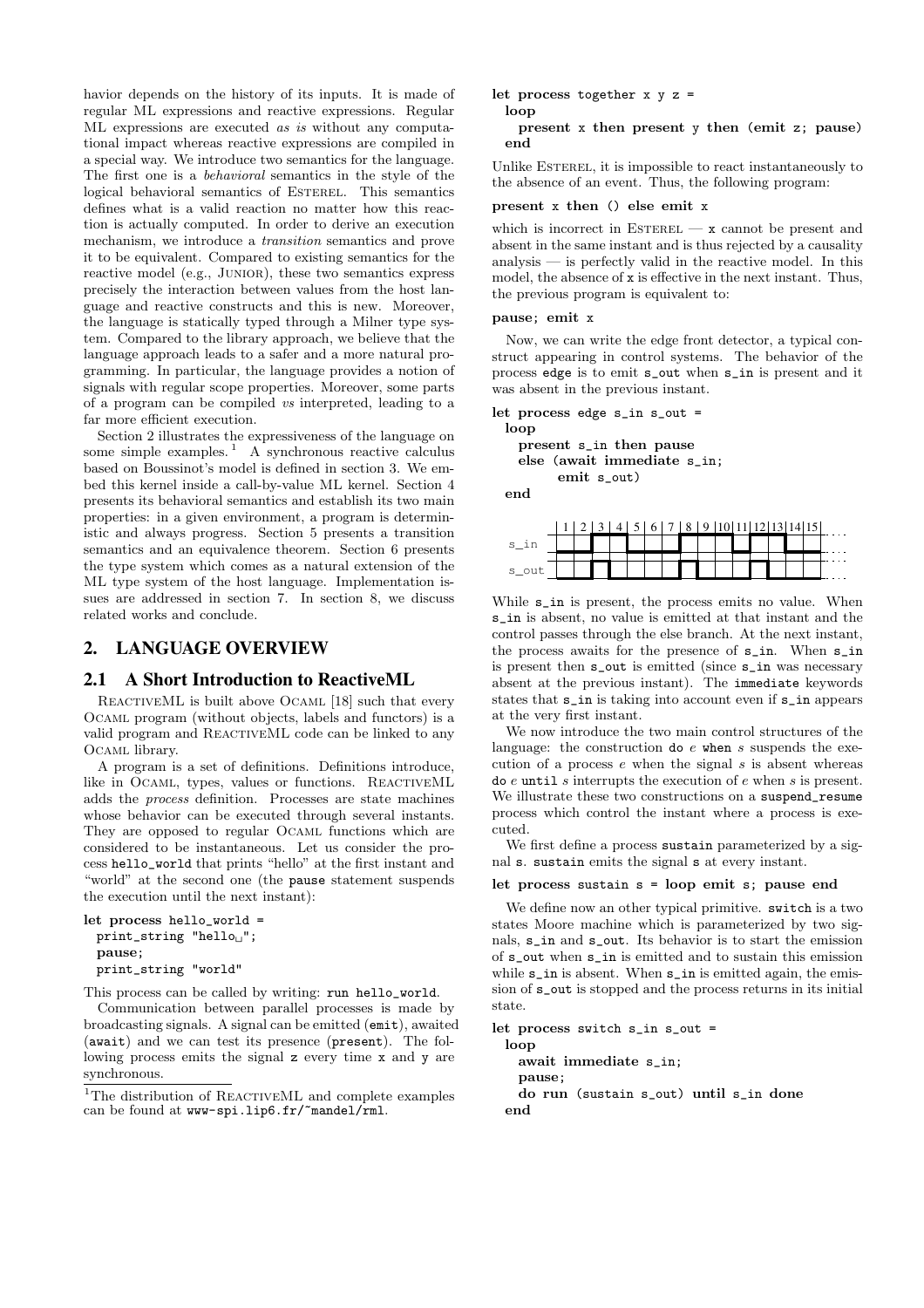

Figure 1: Multi-emission on signal s, combined with function f, gives the value v at the next instant.



We define now the process suspend\_resume parameterized by a signal s and a process p. This process awaits the first emission of s to start the execution of p. Then, each emission of s alternatively suspends the execution of p and resumes it. We implement this process with the parallel composition of (1) a do/when construction that executes p only when the signal active is present and (2) the execution of a switch that controls the emission of active with the signal s.

```
let process suspend_resume s p =
 signal active in
 do run p when active
 | \ |run (switch s active)
```
Notice that suspend\_resume is an example of a higher-order process since it takes a process p as a parameter.

ReactiveML also provides valuated signals. They can be emitted (emit signal value) or awaited to get the associated value (await signal (pattern) in expression). Different values can be emitted during an instant, it is called multi-emission. REACTIVEML adopts an original solution for that: when a valued signal is declared, we have to define how to combine values emitted during the same instant. This is achieved with the construction:

#### signal name default value gather function in expression

The behavior of multi-emission is illustrated in Fig. 1. We assume signal s declared with the default value d and the gathering function f. If values v1, ..., vn are emitted during an instant, then all the await receive the value v at the next instant. <sup>2</sup> Getting the value associated to a signal is delayed to avoid causality problems. Indeed, as opposed to ESTEREL and following the reactive approach of Boussinot, the following program await  $s(x)$  in emit  $s(x+1)$  is causal: the integer value x of s (potentially resulting from the combination of several values) is only available at the end of the instant. Thus, if  $x = 42$  during the current reaction, the program will emit s(43) in the following reaction. Notice that this is different from awaiting the signal presence which executes its continuation in the same instant.

The type of the emitted values and the type of the combination's result can be different. This information is reported in the type of signals. If  $\tau_1$  is the type of the emitted values

```
v^2v = (f vn ... (f v2 (f v1 d))...)
```
on a signal s and  $\tau_2$  is the one of the combination, then s has type  $(\tau_1, \tau_2)$  event.

If we want to define a signal sum that computes the sum of the emitted values, then we can write:

#### signal sum default  $0$  gather  $(+)$  in ...

In this case, the program await  $sum(x)$  in print\_int x awaits the first instant in which sum is emitted and then, at the next instant, prints the sum of the values emitted. sum has type (int, int) event

An other very useful signal declaration is the one that collects all the values emitted during the instant which is written simply:

#### signal s in ...

as a short-cut for:

signal s default Multiset.empty gather Multiset.add in ...

Here, the default value is the empty set and the gathering function, the addition of an element in a multiset.

#### **2.2 The Sieve of Eratosthenes**

We consider the sieve of Eratosthenes as it can be found in [17] and is a classical in reactive calculus (see [8], for example). The Eratosthenes sieve is an interesting program because it combines signals, synchronous parallel composition and dynamic creation.

We first write the process integers which generates the sequence of naturals from an integer value n.

```
let rec process integers n s_out =
 emit s_out n;
  pause;
 run (integers (n+1) s_out)
val integers : int \rightarrow (int, 'a) event \rightarrow process
```
It is a recursive process that is parameterized by an integer n and a signal s\_out. Recursive calls are made through a run. We can notice that there is no instantaneous recursion because of the (pause) statement. The type of the process is inferred by the compiler.

Now, we define the process filter which removes all the multiple of some prime number. For this purpose, we define an auxiliary function not\_multiple. not\_multiple is a regular Ocaml function which can be used in any other Ocaml expression or reactive process.

```
let not_multiple n p = n mod p <> 0
val not_multiple : int -> int -> bool
let process filter prime s_in s_out =
 loop
   await s_in(n) in
   if not_multiple n prime then emit s_out n
 end
```

```
val filter : int \rightarrow ('a, int) event \rightarrow(int, 'b) event \rightarrow process
```
It is an error to write a reactive construction (such as pause) in a regular Ocaml expression and the compiler rejects it. For example the function let  $f \times x = \text{parse}$ ; x is rejected.

<sup>3</sup> In the actual implementation, emitted values are gathered in a list.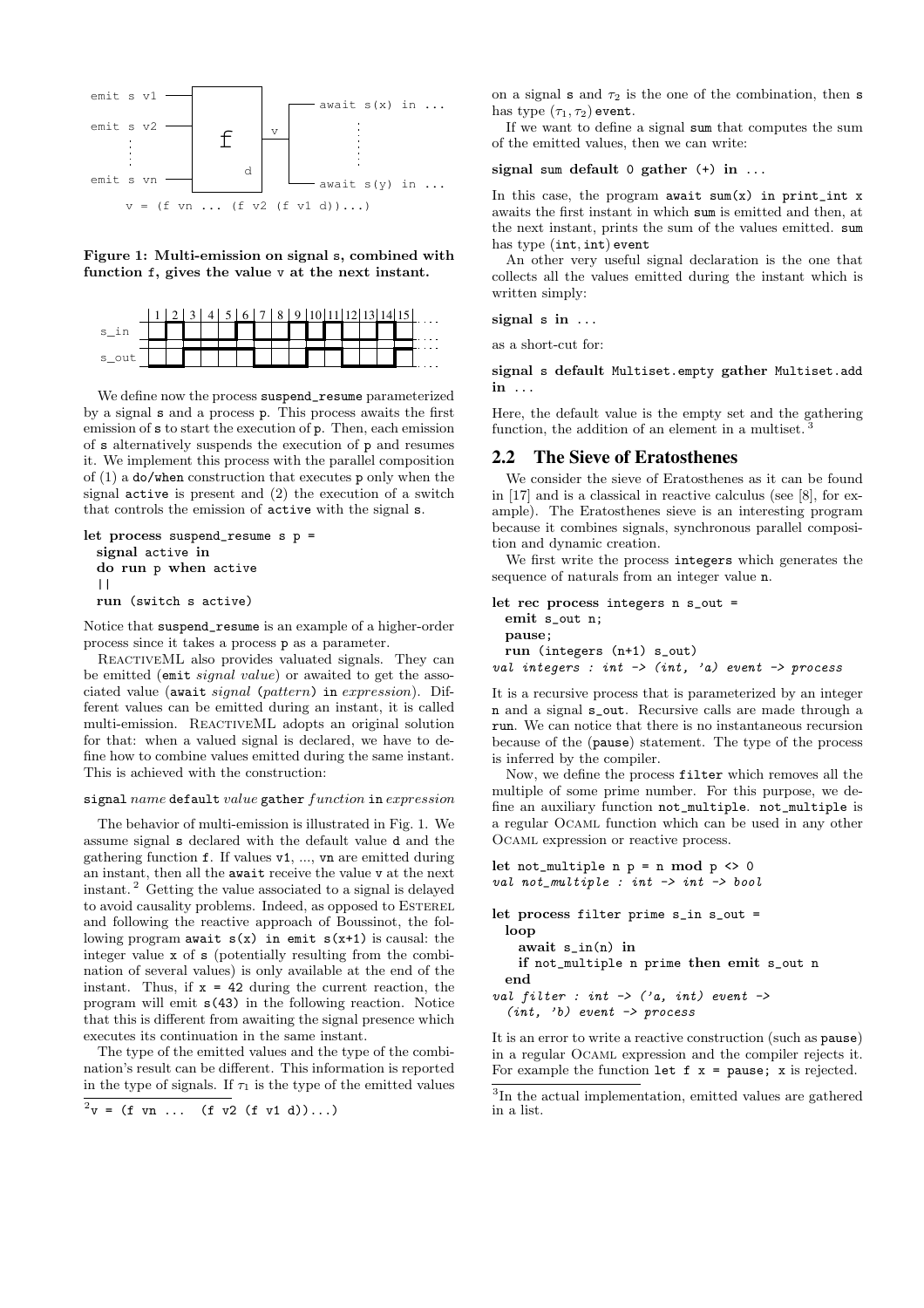Now, the process shift creates a new filter process for each newly discovered prime number. We can notice that dynamic creation is done through recursion. Therefore, as opposed to conventional synchronous programming languages, REACTIVEML does not ensure an execution in bounded time and memory but this is not a surprise.

```
let rec process shift s_in s_out =
 await s_in(prime) in
 emit s_out prime; (* emit a discovered prime *)
 signal s default 0 gather fun x y \rightarrow x in
 run (filter prime s_in s) || run (shift s s_out)
val shift :
  (int, int) event \rightarrow (int, 'a) event \rightarrow process
```
Finally, we define the process output which prints the prime numbers and the main process sieve.

```
let process output s_in =
 loop await s_in (prime) in print_int prime end
val output : ('a, int) event -> process
```

```
let process sieve =
  signal nat default 0 gather fun x \ y \rightarrow x in
  signal prime default 0 gather fun x y \rightarrow x in
  run (integers 2 nat)
  | \cdot |run (shift nat prime)
  | \ |run (output prime)
val sieve : process
```
The gathering functions of the signals nat and prime keep only one of the emitted values.

# **2.3 Higher Order and Scope Extrusion**

We present now an example where processes are emitted on signals. We encode the construction Jr.Dynapar("add", Jr.Halt()) of JUNIOR introduced in [1] for the programming of Agent systems. This process receives some processes on the signal add and executes them in parallel.

```
let rec process dynapar add =
 await add (p) in
 run p || run (dynapar add)
```
The emission of processes with free signals can lead to a scope-extrusion problem, a classical phenomenon in process calculi [21]. It can be illustrated on the typical example of a process which emits a process p1 and awaits an acknowledgment of its execution in order to execute a process p2.

```
let process send add p1 p2 =
 signal ack in
 emit add (process (run p1; emit ack));
 await immediate ack;
 run p2
```
The expression process (run p1; emit ack) is the definition of an anonymous process that executes p1 and emits ack. In this process, the signal ack is free when it is emitted on add. ack is a local signal and add has a bigger scope, so ack escapes its scope.

# **3. A SYNCHRONOUS REACTIVE CALCU-LUS IN ML**

We introduce a reactive kernel in which programs given in the introduction can be translated easily. <sup>4</sup> This kernel is built above a call-by-value functional language with an ML syntax. Expressions  $(e)$  are made of variables  $(x)$ , immediate constants (c), pairs (e, e), abstractions  $(\lambda x.e)$ , applications (e e), local definitions (let  $x = e$  in e), recursions  $(\texttt{rec} \, x = e)$ , processes (proc e), a sequence  $(e; e)$ , a parallel synchronous composition of two expressions  $(e||e)$ , a loop (loop  $e$ ), a signal declaration (signal x default e gather  $e$  in  $e$ ) with a default value  $e_1$  and a combination function  $e_2$ , a test of presence (present  $e$  then  $e$  else  $e$ ), an emission of a valued signal (emit  $e$  e), an instantiation of a process definition (run e), a preemption (do e until e), a suspension (do  $e$  when  $e$ ) and the access to the value of a signal let  $e(x)$  in  $e$ .

```
e := x | c | (e, e) | \lambda x . e | e e | \text{rec } x = e | \text{proc } e|e;e| |e| |e| |log e| present e then e else esignal x default e gather e in e | emit e elet x = e in e | let e(x) in e | run e| do e until e | do e when e
```

```
c := true | false | () | 0 | ... | + | - | ...
```
In order to separate regular ML programs from reactive constructs, expressions (e) must verify some well formation rules given figure 2. For this purpose, we define the predicate  $k \vdash e$  where e is an expression and  $k \in \{0, 1\}$ . We shall say that an expression *e* is *instantaneous* (or combinatorial) when  $0 \vdash e$  can be derived whereas  $1 \vdash e$  means that e is reactive (or sequential to follow classical circuit terminology). A sequential expression is supposed to take time. The rules are defined figure 2.

A rule given in the context  $k (k \vdash e)$  is a short-cut for the two rules  $0 \vdash e$  and  $1 \vdash e$ . So, for example, it means that a variable or a constant can be used in any context. An abstraction  $(\lambda x.e)$  can also be used in an instantaneous expression or in a process but its body must be combinatorial. For a process definition ( $\mathbf{proc}\ e$ ) the body is typed with the context 1. All the ML expressions are well formed in any context and the expressions like run, loop, or present can be used only in a process. We can notice that there is no rules which conclude that an expression is well formed only in a context 0. Hence, all the combinatorial expressions can be used in a process.

This rules implies some choices in the design of the language. For example, we could allow reactive expressions to appear in a pair, and thus write:

$$
\frac{k \vdash e_1 \quad k \vdash e_2}{k \vdash (e_1, e_2)}
$$

but in this case, the expression (emit s, pause) may have several semantics. If the evaluation order is from left to right, the signal s is emitted during the first instant while with an evaluation order from right to left the signal is emitted at the second instant. An other choice is to execute both expressions in parallel. We found it more clear to forbid the use of reactive expressions in a pair such that the evaluation order does not matter. A pair will only compose instantaneous computations.

<sup>&</sup>lt;sup>4</sup>For example, the definition let process  $f(x) = e_1$  in  $e_2$  is a short-cut for let  $f = \lambda x$ .proc  $e_1$  in  $e_2$  and let  $f$   $x = e_1$  in  $e_2$ stands for let  $f = \lambda x.e_1$  in  $e_2$ .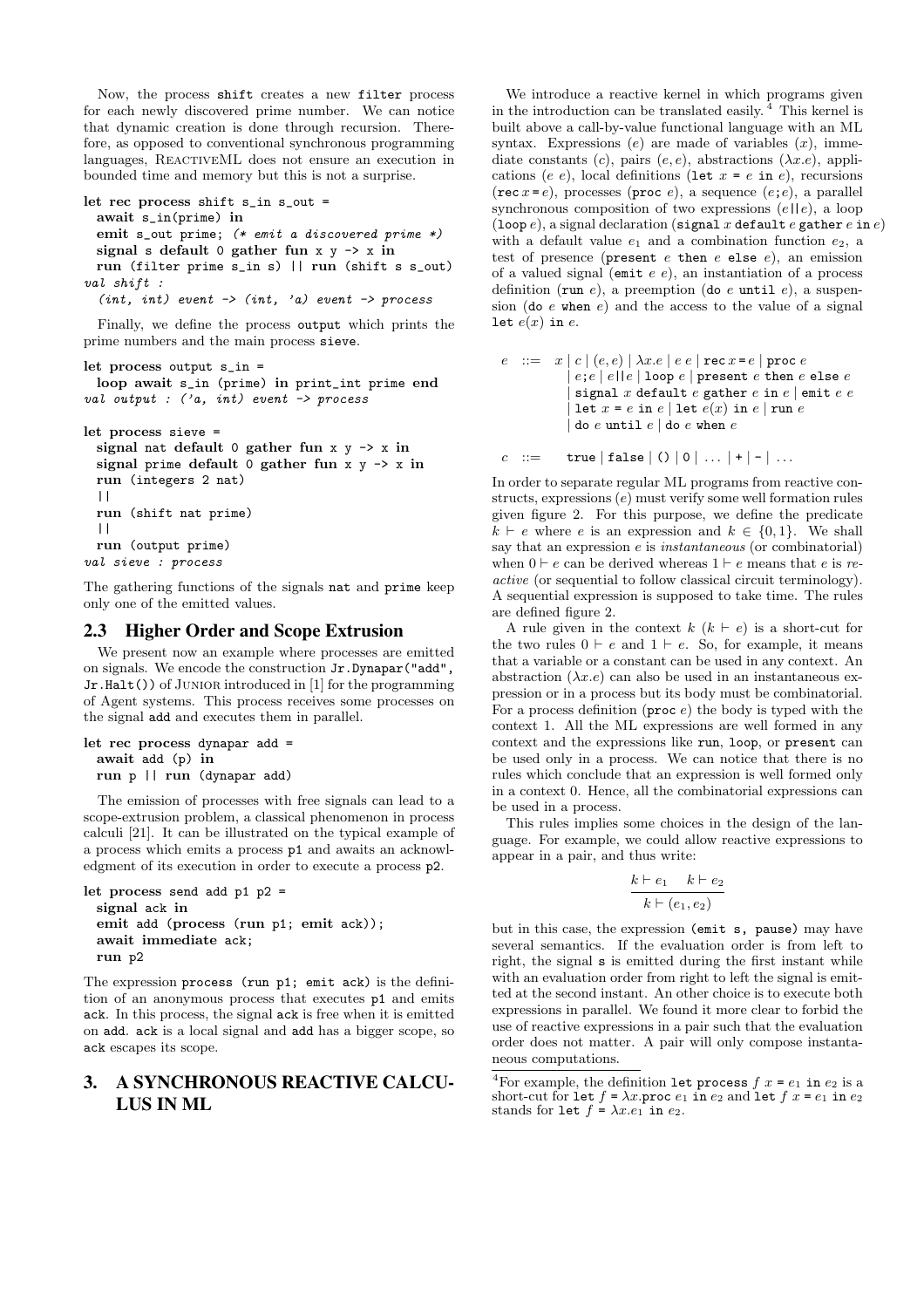|                                                          | $0 \vdash e$                               | $1 \vdash e$                                          | $0 \vdash e_1 \ 0 \vdash e_2$    | $0 \vdash e_1 \ 0 \vdash e_2$  | $0 \vdash e_1 \ k \vdash e_2$     | $0 \vdash e$                              |
|----------------------------------------------------------|--------------------------------------------|-------------------------------------------------------|----------------------------------|--------------------------------|-----------------------------------|-------------------------------------------|
| $k \vdash x \quad k \vdash c \quad k \vdash \lambda x.e$ |                                            | $k \vdash \texttt{proc} e$                            | $k \vdash e_1 \; e_2$            | $k \vdash (e_1, e_2)$          | $k \vdash$ let $x = e_1$ in $e_2$ | $1 \vdash \mathtt{run}\ e$                |
| $1 \vdash e$                                             | $0 \vdash e_1 \ 0 \vdash e_2$              | $0 \vdash e$                                          | $1 \vdash e_1 1 \vdash e_2$      | $k \vdash e_1 \; k \vdash e_2$ |                                   | $0 \vdash e 1 \vdash e_1 1 \vdash e_2$    |
| $1 \vdash$ loop $e$                                      | $1 \vdash$ emit $e_1$ $e_2$                | $k \vdash \texttt{rec}\, x = e$                       | $1 \vdash e_1 \mid\mid e_2$      | $k \vdash e_1; e_2$            |                                   | $1\vdash$ present e then $e_1$ else $e_2$ |
|                                                          | $0 \vdash e_1 \ 0 \vdash e_2 \ 1 \vdash e$ |                                                       | $0 \vdash e_1 1 \vdash e_2$      |                                | $0 \vdash e_1 \quad 1 \vdash e_2$ | $0 \vdash e_1 \quad 1 \vdash e_2$         |
|                                                          |                                            | $1 \vdash$ signal x default $e_1$ gather $e_2$ in $e$ | $1 \vdash$ let $e_1(x)$ in $e_2$ |                                | $1 \vdash$ do $e_2$ until $e_1$   | $1 \vdash$ do $e_2$ when $e_1$            |

#### Figure 2: Well formation rules

This is essentially a two-level language, separating regular ML expressions used for describing instantaneous computations and reactive constructs for describing the reactive part of a system. In this way, regular ML program shall be executed as is without any computational impact whereas reactive programs will be treated specially. Compilation issues will be discussed in section 7.

Using this kernel, we can derive other operators like the following:

| emit e                   | $\stackrel{def}{=}$   | emit $e$ ()                                                                      |
|--------------------------|-----------------------|----------------------------------------------------------------------------------|
| present $e_1$ then $e_2$ | $\stackrel {def} {=}$ | present $e_1$ then $e_2$ else ()                                                 |
| present $e_1$ else $e_2$ | $\stackrel{def}{=}$   | present $e_1$ then () else $e_2$                                                 |
| signal $s$ in $e$        | $\stackrel{def}{=}$   | signal $s$ default $\emptyset$<br>gather $\lambda x.\lambda y.\{x\} \cup y$ in e |
| pause                    | $\stackrel{def}{=}$   | signal $x$ in present $x$ else ()                                                |
| await immediate $s$      | $\stackrel{def}{=}$   | do() when s                                                                      |
| await $s$                | $\stackrel{def}{=}$   | pause; await immediate s                                                         |
| await $s(x)$ in e        | $\stackrel{def}{=}$   | await immediate $s$ ; let $s(x)$ in $e$                                          |

In ReactiveML, signals are always valued. Thus, a pure signal (in the ESTEREL sense) is implemented with a valued signal with value (). At the declaration point of a signal, the programmer must provide a default value  $e_1$  and corresponding to the instants where the signal is not emitted and a combination function  $e_2$ . This combination function is used to combine all the values emitted during the same reaction. The construction signal  $s$  in  $p$  is a shortcut for the signal declaration that collects all the values emitted in a multiset.  $\emptyset$  stands for an empty multiset and  $\uplus$  is the union (if  $m_1 = \{v_1, ..., v_n\}$  and  $m_2 = \{v'_1, ..., v'_k\}$  then  $m_1 \uplus m_2 = \{v_1, ..., v_n, v'_1, ..., v'_k\}.$ 

The pause statement stops the execution for one instant. Indeed, as opposed to ESTEREL and following SL [11], the absence of a signal can only be decided at the end of the current reaction. Since  $x$  is not emitted, present  $x$  will evaluate to false at the end of the reaction so the instruction () will be executed during the next reaction. The await/immediate constructs awaits for the presence of a signal. Awaiting a valued signal can be written await  $s(x)$  in e. The access construction let  $s(x)$  in e awaits for the end of the instant to get the value transmitted on the signal s and starts the execution of  $e$  on the next instant. When  $s$  is not emitted, x takes the default value of s.

#### **4. BEHAVIORAL SEMANTICS**

In this section we formalize the execution of a Reac-

tiveML program. We base it on a behavioral semantics, in the style of the *logical behavioral semantics* of ESTEREL [5]. We define the semantics in two steps. We defines the semantics of instantaneous computations (for which  $0 \vdash e$ ) before giving the semantics of sequential computations. Notice that sequential does not mean imperative but it is used like in the circuit terminology. An expression is sequential when its execution can take several instants.

#### **4.1 Instantaneous Computations**

Instantaneous expressions (such that  $0 \vdash e$ ) are regular ML expression which receive a standard operational semantics. For this purpose, we define the set of values  $(v)$  such that:

$$
v \ ::= \ c \ | \ n \ | \ (v,v) \ | \ \lambda x . e \ | \ \hbox{\rm proc} \ e
$$

A value can be an immediate constant  $(c)$ , a signal value n (belonging to a numerable set  $\mathcal{N}$ ), an abstraction  $(\lambda x.e)$  or a value process ( $\text{proc } e$ ).

For every instantaneous expression  $e$ , we define the predicate  $e \Downarrow v$  stating that e evaluates to the value v. We use the notation  $e[x \leftarrow v]$  for the substitution of x by v in the expression e.

$$
v \Downarrow v \qquad \frac{e_1 \Downarrow v_1 \quad e_2 \Downarrow v_2}{(e_1, e_2) \Downarrow (v_1, v_2)} \qquad \frac{e[x \leftarrow \texttt{rec} \ x = e]}{\texttt{rec} \ x = e \Downarrow v}
$$
\n
$$
\frac{e_1 \Downarrow \lambda x. e \quad e_2 \Downarrow v_2 \quad e[x \leftarrow v_2] \Downarrow v}{e_1 \quad e_2 \Downarrow v} \qquad \frac{e_1 \Downarrow v_1 \quad e_2[x \leftarrow v_1] \Downarrow v}{\texttt{let} \ x = e_1 \texttt{ in } e_2 \Downarrow v}
$$

#### **4.2 Sequential Computations**

The behavioral semantics describes the reaction of a expression to some input signal. We start with some auxiliary definitions.

Let N, a numerable set of names and  $N_1 \subset \mathcal{N}, N_2 \subset \mathcal{N}$ . The composition  $N_1.N_2$  is the union of the two set and is defined only if  $N_1 \cap N_2 = \emptyset$ .

A signal environment  $S$  is a function:

$$
S \ ::= \ [(d_1, g_1, m_1)/n_1, ..., (d_k, g_k, m_k)/n_k]
$$

A name  $n_i$  is associated to a triple  $(d_i, q_i, m_i)$  where  $d_i$ stands for the default value of  $n_i$ ,  $q_i$  stands for a combination function and  $m_i$  is the multiset of values emitted during a reaction. If  $S(n_i) = (d_i, g_i, m_i)$ , we shall write  $S^d(n_i) = d_i$ ,  $S^{g}(n_{i}) = g_{i}$  and  $S^{v}(n_{i}) = m_{i}$ .

We use the notation  $(n \in S)$  when the signal n is present (that is,  $S^{v}(n) \neq \emptyset$ ) and  $(n \notin S)$  when the signal is absent (that is,  $S^v(n) = \emptyset$ ).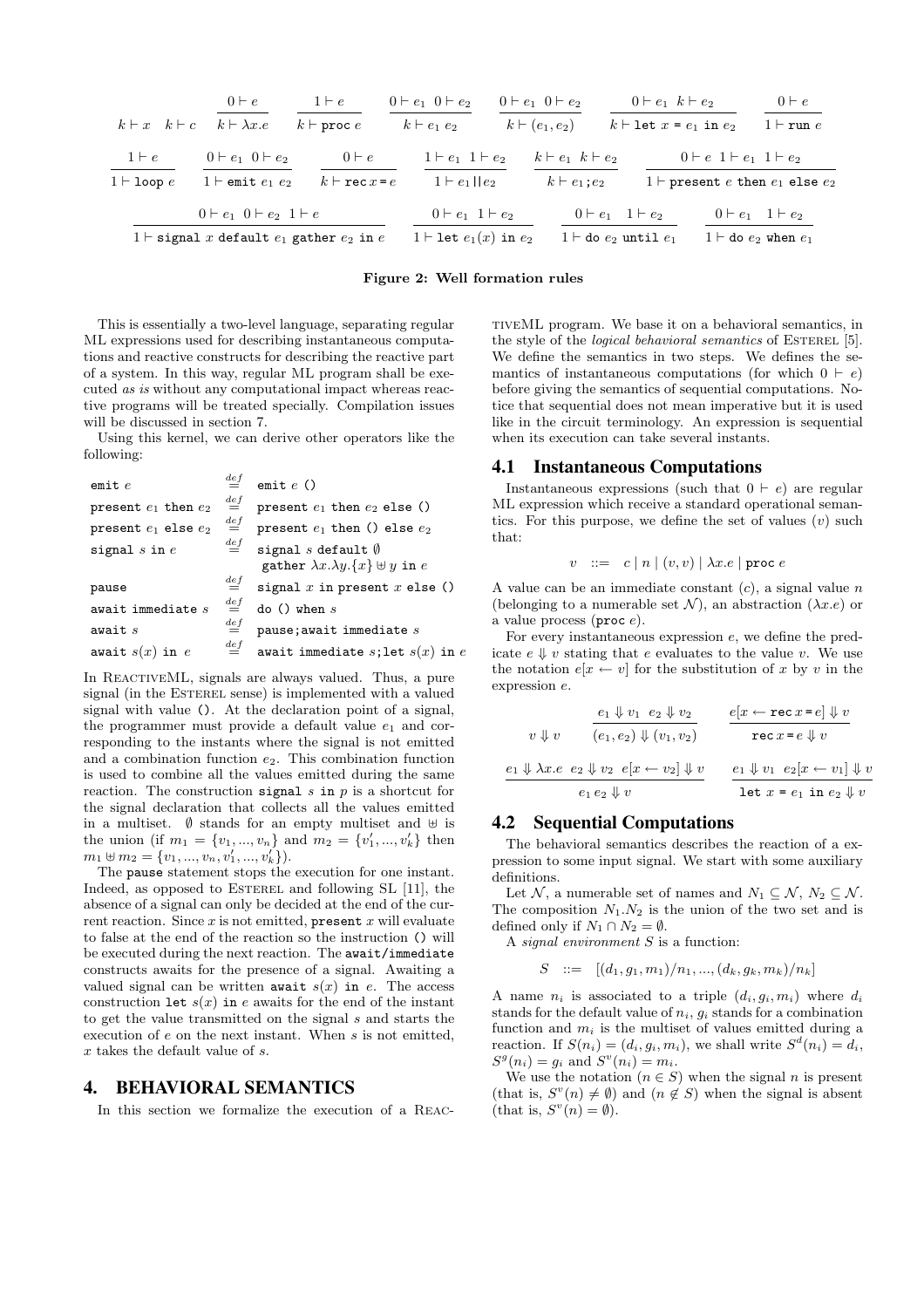An event  $E$  is a function from names to multisets of values.

$$
E \quad ::= \quad [m_1/n_1, ..., m_k/n_k]
$$

We take the convention that if  $n \notin Dom(E)$  then  $E(n) = \emptyset$ . We define the union of two events  $E_1, E_2$  as the event  $E =$  $E_1 \sqcup E_2$  such that:

$$
\forall n \in Dom(E_1) \cup Dom(E_2): E(n) = E_1(n) \oplus E_2(n)
$$

And  $E = E_1 \sqcap E_2$  is the intersection of  $E_1$  and  $E_2$ :

$$
\forall n \in Dom(E_1) \cup Dom(E_2): E(n) = E_1(n) \cap E_2(n)
$$

The  $+$  operator adds a value v to the multiset of values associated to a signal  $n$  in a signal environment  $S$ .

$$
(S+[v/n])(n') = \begin{cases} S(n') & \text{if } n' \neq n \\ (S^d(n), S^g(n), S^v(n) \uplus \{v\}) & \text{if } n' = n \end{cases}
$$

And we define the order relation  $\Box$  on events and lift it to signal environments:

$$
E_1 \sqsubseteq E_2 \quad \text{iff} \quad \forall n \in Dom(E_1) : E_1(n) \subseteq E_2(n) S_1 \sqsubseteq S_2 \quad \text{iff} \quad S_1^v \sqsubseteq S_2^v
$$

The reaction of an expression  $e$  into  $e'$  is defined in a transition relation of the form:

$$
N \vdash e \xrightarrow[S]{E, b} e'
$$

 $N$  stands for a set of fresh signal names,  $S$  stands for a signal environment containing input, output and local signals and E is the event made of signals emitted during the reaction.  $b$  is a boolean value which is true if  $e'$  has finished.

The execution of the program is a succession of reactions (potentially infinite). The execution is finished when the termination status  $\ddot{b}$  is true. At each instant, the program reads some inputs  $(I_i)$  and produces some outputs  $(O_i)$  (and local signals). The execution of an instant is defined by the smallest signal environment  $S_i$  (for the order  $\subseteq$ ) such that:

where:

$$
O_i \sqsubseteq E_i, \text{ and } (I_i \sqcup E_i) \sqsubseteq S_i^v
$$
  

$$
S_i^d \subseteq S_{i+1}^d \text{ and } S_i^g \subseteq S_{i+1}^g
$$
  

$$
\forall n \in N_{i+1}.n \notin Dom(S_i)
$$

 $N_i \vdash e_i \xrightarrow[S_i]{} e'_i$ 

The smallest  $S_i$  denotes the signal environment in which the number of present signals is the smallest. This set contains input as well as output signals (this is the property of instantaneous broadcasting of events, that is, all the emitted signal are seen during the current reaction). The conditions  $S_i^{\bar{d}} \subseteq S_{i+1}^d$  and  $S_i^g \subseteq S_{i+1}^g$  mean that the default value and gathering function associated to a signal stay the same during several reactions. We can notice that it is only necessary to keep this information for signals which are still alive at the end of the reaction (they do appear in  $e'_i$ ). The condition  $\forall n \in N_{i+1}.n \notin Dom(S_i)$  means that  $N_i$  is a set of fresh names.

The behavioral semantics is defined in figure 3. Let us comment the rules.

• The rules for the sequence illustrate the use of the termination status  $b$ . The expression  $e_2$  is executed only if  $e_1$  terminates instantaneously  $(b = true)$ .

- The behavior of the parallel composition is to execute  $e_1$  and  $e_2$  and to terminate when both branches have terminated
- The loop is defined by unfolding. The termination status false guaranty that there is no instantaneous loop.
- signal x default  $e_1$  gather  $e_2$  in e declare a new signal. The default value  $(e_1)$  and the gathering function  $(e_2)$  associated to x are evaluated at the signal declaration. The name  $x$  is substituted by a fresh name  $n$ in e.
- emit  $e_1$   $e_2$  evaluates  $e_1$  into a signal n and adds the result of the evaluation of  $e_2$  to the multiset of emitted values on *n*.
- let  $e(x)$  in  $e_1$  is used to get the value associated to a signal.  $e$  must be evaluated in a signal  $n$  and  $v$  is the combination of all the values emitted on  $n$  during the instant. The function fold is defined as follows:

$$
\begin{array}{rcl}\n\text{fold } f \ (\{v_1\} \oplus m) \ v_2 & = & \text{fold } f \ m \ (f \ v_1 \ v_2) \\
\text{fold } f \ \emptyset \ v & = & v\n\end{array}
$$

The reaction of the program substitutes  $x$  by  $v$  in  $e_1$ . The body is executed at the next instant. This instruction takes one instant because, in the reactive approach, all the emitted signal are known at the end of instant only.

- let  $x = e_1$  in  $e_2$  evaluates  $e_1$  into  $v$  and substitutes  $x$ by v in  $e_2$ . Then it evaluates  $e_2$ .
- The unit expression  $(0)$  does nothing and terminates instantaneously.
- In a present test, if the signal is present the then branch is executed in the instant, otherwise the else branch is executed at the next instant.
- The do/when corresponds to the suspend construction of Esterel. The difference is that the suspension is not made on the presence of a signal but on the absence. This is due to the reactive approach: the reaction of a signal cannot depend instantaneously on the absence of a signal.
- The behavior of do/until is the same as the kill of SL. This is a weak preemption that takes one instant. Indeed, we cannot have strong preemption to avoid causality problems. For example with a strong preemption the following expression is not causal: do await s until s done; emit s.
- $\bullet$  run e evaluates the expression e into a process definition and executes it.

Now, we establish the main properties of the behavioral semantics stating that the reaction is deterministic: for a given signal environment there is only one way a program can react. And if a program is *reactive* [5] (there exists one  $S$ such that  $N \vdash e \frac{E, b}{S} e'$ , then there exists a unique smallest signal environment in which it can react. The proofs are given in appendix A.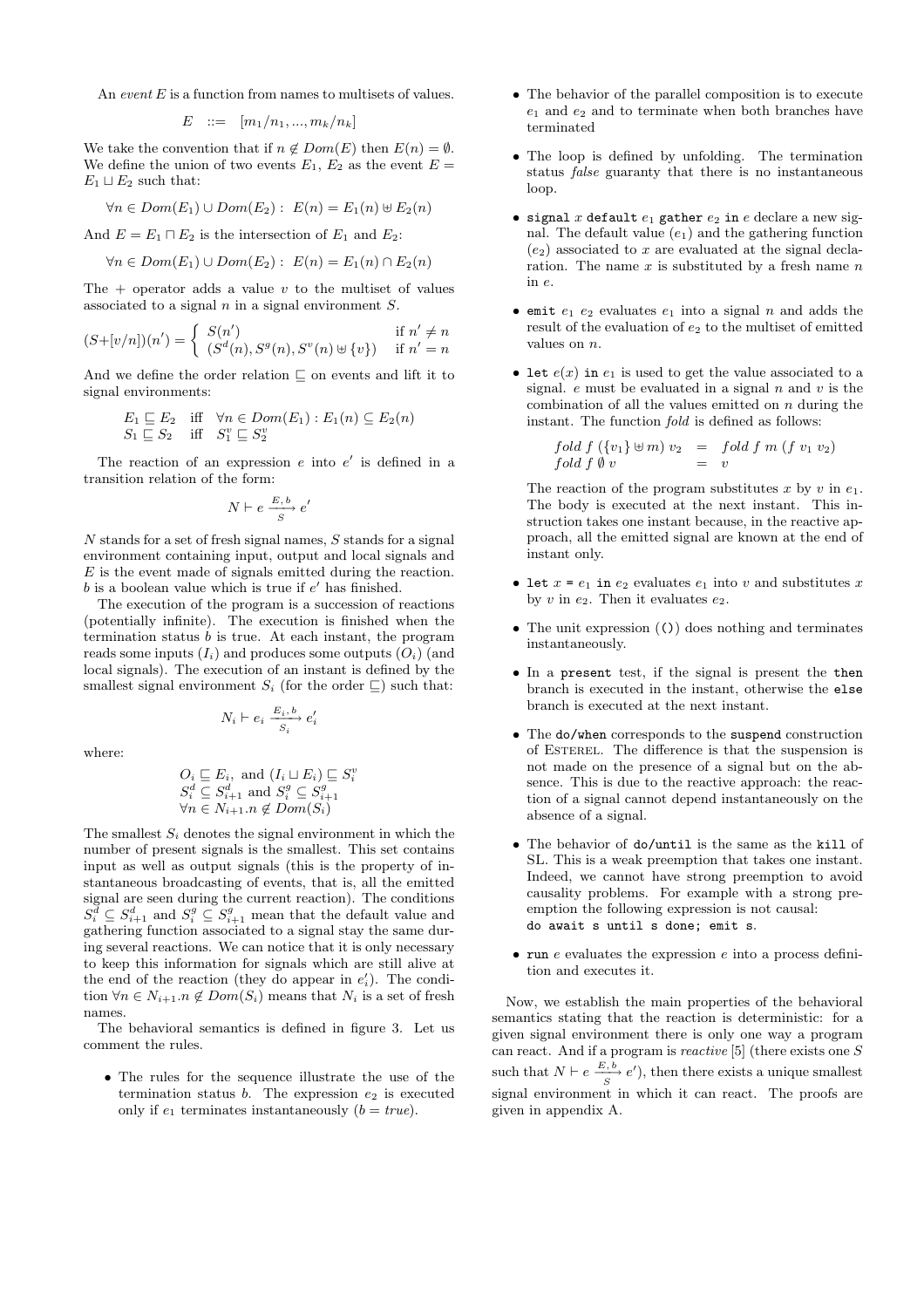$$
\frac{N \vdash e_1 \xrightarrow{F_1, false} e'_1}{N \vdash e_1; e_2 \xrightarrow{F_1, false} e'_1; e_2}
$$
\n
$$
\frac{N_1 \vdash e_1 \xrightarrow{F_1, true} e'_1 \xrightarrow{N_2 \vdash e_2} e'_2}{N_1 \cdot N_2 \vdash e_1; e_2 \xrightarrow{F_1, false} e'_2}
$$
\n
$$
\frac{N_1 \vdash e_1 \xrightarrow{F_1, false} e'_1}{N_1 \cdot N_2 \vdash e_1; e_2 \xrightarrow{F_1, false} e'_2}
$$
\n
$$
\frac{N_1 \vdash e_1 \xrightarrow{F_1, false} e'_1}{N_1 \cdot N_2 \vdash e_1; e_1; e_2 \xrightarrow{F_1, false} e'_2}
$$
\n
$$
\frac{N_1 \vdash e_1 \xrightarrow{F_1, false} e'_1}{N_1 \cdot N_2 \vdash e_1; e_1; e_2 \xrightarrow{F_1, false} e'_2}
$$
\n
$$
\frac{N_1 \vdash e_1 \xrightarrow{F_1, false} e'_1}{N \vdash e_2 \xrightarrow{F_1, false} e'_1}
$$
\n
$$
\frac{N_1 \vdash e_1 \xrightarrow{F_1, false} e'_1}{N \vdash e_2 \xrightarrow{F_1, false} e'_1}
$$
\n
$$
\frac{N_1 \vdash e_2 \Downarrow v}{N_1 \cdot n_2 \vdash e_2 \xrightarrow{F_1, false} e'_1}
$$
\n
$$
\frac{N_1 \vdash e_2 \Downarrow v}{N_1 \cdot n_2 \vdash e_2 \xrightarrow{F_1, false} e'_1}
$$
\n
$$
\frac{N_1 \vdash e_2 \Downarrow v}{N_1 \cdot n_2 \vdash e_2 \xrightarrow{F_1, false} e'_1}
$$
\n
$$
\frac{N_1 \vdash e_2 \Downarrow v}{N_1 \cdot n_2 \vdash e_2 \xrightarrow{F_1, false} e'_1}
$$
\n
$$
\frac{N_1 \vdash e_2 \Downarrow v}{N_1 \cdot n_2 \vdash e_2 \xrightarrow{F_1, false} e'_1}
$$
\n
$$
\frac{N_1 \vdash e_2 \Downarrow v}{N_1 \cdot n_2 \vdash e_2 \xrightarrow{
$$

#### Figure 3: Behavioral Semantics

The combination of this properties insures that every reactive programs can be executed in ReactiveML. Notice, this property is not verified a priori in ESTEREL and needs a causality analysis.

 $\emptyset$  ŀ

LEMMA 1. For every expression e, the behavioral semantics of e is deterministic, i.e:  $\forall e, \forall S, \forall N:$  $if \forall n \in Dom(S) : S^g(n) = f$  and  $f(x, f(y, z)) = f(y, f(x, z))$ and  $N \vdash e \xrightarrow[S]{E_1, b_1} e'_1$  and  $N \vdash e \xrightarrow[S]{E_2, b_2} e'_2$ then  $(E_1 = E_2 \wedge b_1 = b_2 \wedge e'_1 = e'_2)$ 

The associativity and commutativity of the gathering function expresses the fact that the order of emissions during an instant is not specified. It is a strong constraint. But even if it is not satisfied a program can be deterministic. For example if there is no multi-emissions the gathering function does not have to be associative and commutative.

LEMMA 2. For every expression  $e$ , let  $S$  such that

$$
\mathcal{S} = \left\{S \ | \ \exists E,N,b : N \vdash e \xrightarrow[S]{E,b} e' \right\}
$$

then there exists a (unique) smallest signal environment  $(\Box S)$ such that

$$
\exists E, N, b : N \vdash e \xrightarrow{\overline{E}, b} e'
$$

The proof of this lemma is based on the following lemma which states that if an expression can react in two different environments then it can react in the intersection of

these environments. This lemma is based on the absence of instantaneous reaction to the absence of a signal. Indeed contrary to ESTEREL the absence of a signal can not generate the emission of other signals. For example, in ESTEREL, the following program emits s2 if s1 is absent, but in Re-ACTIVEML the emission of  $s2$  is delayed to the next instant such that the absence can emit signals during the instant: present s1 then () else emit s2.

LEMMA 3. Let  $S_1$ ,  $S_2$ ,  $S_3$  and e such that  $N_1 \vdash e \frac{E_1, b_1}{S_1}$  $e_1$  and  $N_2 \vdash e \xrightarrow[{-S_2, b_2 \atop S_2} e_2$  and  $S_3^v = S_1^v \sqcap S_2^v$  then there exists  $E_3$ ,  $N_3$ ,  $b_3$  and  $e_3$  such that  $N_3 \vdash e \frac{E_3, b_3}{S_3}$   $e_3$  and  $b_3 \Rightarrow (b_1 \wedge b_2)$  and  $E_3 \sqsubseteq (E_1 \sqcap E_2)$  and  $N_3 \subseteq (N_1 \cap N_2)$ .

# **5. OPERATIONAL SEMANTICS**

The previous semantics is not operational since it express what the reaction should verify and not how reactions are computed. In particular, the signal environment has to be guessed. We present now a small step semantics where the reaction build the signal environment. An instant is made into two steps. The first one is an extension of the reduction semantics of ML. The second one, name the end of instant's reaction, prepares the next instant's reaction.

# **5.1 Reduction Semantics**

The reaction of an instant starts with a sequence of reactions of the form:

$$
e/S\to e'/S'
$$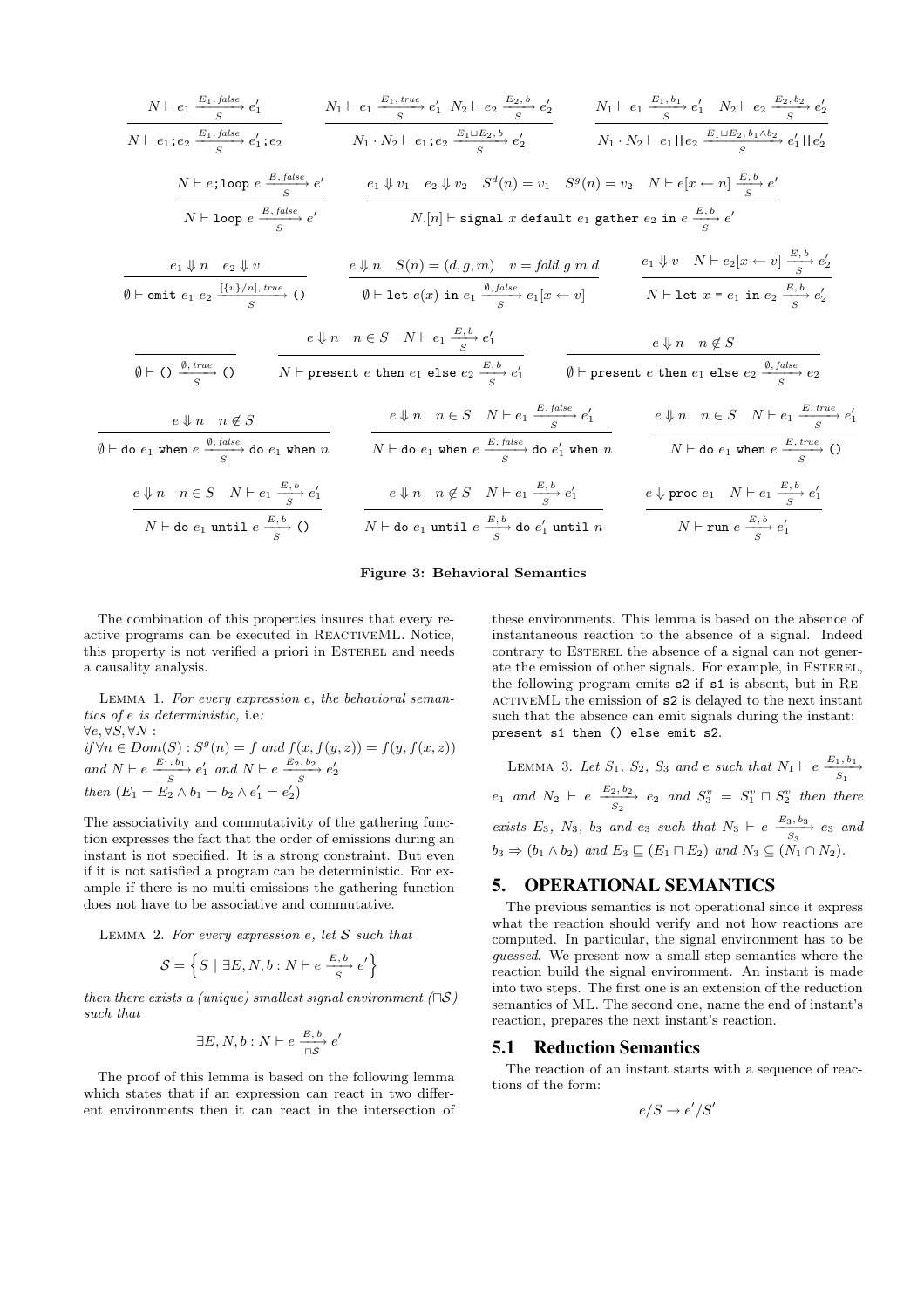Contrary to the previous semantics, the signal environment S is built during the reaction.

To define the reaction  $\rightarrow$ , we start with the axioms for the relation of head reduction  $(\xrightarrow{\epsilon})$  figure 4.

- The let's axiom substitutes x by  $v$  in  $e$ .
- The rule of the sequence remove the left branch when this is a value.
- When the two branches of a parallel are values, the parallel is reduced into the value ().
- The loop duplicates its body.
- The run instruction applied to a process definition executes it.
- emit  $n \, v$  is reduced into () and adds  $v$  to the multiset of values emitted on n.
- The present construction can be reduced only if the signal is present in the environment.
- The declaration of a signal x substitutes x by n in  $e$ .  $n$  is a fresh name taken in  $\mathcal N.$   $n$  is added to the signal environment with the default value  $v_1$  and the gathering function  $v_2$ . Initially, the multiset of values associated to n is empty.
- When the body of a do/until construct is a value, it means that it reaction is finished. So, the do/until can be reduced into ().
- The do/when can be reduced into () only when its body is a value and when the signal is present.

From this axioms, we define the reduction  $\rightarrow$ :

$$
\frac{e/S \xrightarrow{\epsilon} e'/S'}{\Gamma(e)/S \to \Gamma(e')/S'} \qquad \frac{e_{nv} \Downarrow v}{\Gamma(e_{nv})/S \to \Gamma(v)/S}
$$
\n
$$
\frac{n \in S \quad e/S \to e'/S'}{\Gamma(\text{do } e \text{ when } n)/S \to \Gamma(\text{do } e' \text{ when } n)/S'}
$$

where  $\Gamma$  is a context with one hole. With the first rule, if an expression  $e$  head reduces to  $e'$ , then  $e$  can be reduced in any context. The second rule defines the execution of combinatorial expressions.  $e_{nv}$  must be an expression which is not a value to avoid infinite reductions. The last rule is the suspension. The body of a do/when can be executed only if the signal is present.

The contexts are defined as follow:

$$
\Gamma ::= \begin{array}{c} [\ ] \ | \ \text{let } x = \Gamma \text{ in } e \ | \Gamma; e \\ \ |\Gamma||e \ | \ e || \Gamma \ | \ \text{run } \Gamma \ | \ \text{emit } \Gamma \ e \ | \ \text{emit } e \ \Gamma \\ \ |\ \text{let } \Gamma(x) \text{ in } e \ | \ \text{present } \Gamma \text{ then } e \text{ else } e \\ \ |\ \text{signal } x \text{ default } \Gamma \text{ gather } e \text{ in } e \\ \ |\ \text{signal } x \text{ default } e \text{ gather } \Gamma \text{ in } e \\ \ |\ \text{do } e \text{ until } \Gamma \ | \ \text{do } \Gamma \text{ until } n \ | \ \text{do } e \text{ when } \Gamma \end{array}
$$

The contexts for the parallel composition show that the evaluation order is not specified. In the implementation of ReactiveML, the scheduling is fixed such that the execution is always deterministic but this is not specified.

# **5.2 End of Instant's Reaction**

The reactive model is based on the absence of instantaneous reaction to the absence of a signal such that the treatment of the absence to prepare the reaction for the next instant can only be done at the end of instant.

The reaction of an instant is stopped when there is no more  $\rightarrow$  reductions possible. From this point, the signal environment cannot change, there is no more signal emission. So, all the signals not emitted are consider to be absent.

The rules for the end of instant's reaction are of the form:  $S \vdash e \rightarrow_{eoi} e'$  and are defined figure 5. We can notice that the rules are not given for all the expressions because they are applied only when the program cannot be reduced with  $\rightarrow$ . Let's comment the rules of figure 5:

- Values do not change at the end of an instant.
- The reaction of the parallel composition is the reaction of the two branches.
- Only the left branch of the sequence reacts because the right branch is not activated during the instant.
- If there is a present instruction, the signal is considered to be absent. So the else branch has to be executed at the next instant.
- The let  $n(x)$  in e gets the values associated to the signal n and combines them with the function fold g  $m$  d to obtain the value  $v$ . Then  $x$  is substituted by  $v$  in  $e$  for the next instant. If  $n$  has not been emitted  $v$  is equal to d
- The preemption occurs at the end of instant. If the signal that control the do/until is present, the expression has to be preempted. In this case, the do/until is rewritten into ().
- For the do/when, if the signal is present then the body must be activated at the end of instant. If the signal is absent, the body is not activated because it has not been activated during the instant.

#### **5.3 Execution of a Program**

The reaction of an instant is defined by the relation:

$$
e_i/S_i \Rightarrow e'_i/S'_i
$$

If we note  $I_i$  the inputs of the reaction and  $O_i$  the outputs, the signal environment have the following properties. All the signals that are not in  $I_i$  are initially absent  $(S_i^v = I_i)$ . The outputs are a subset of the signal environment at the end of the reaction  $(O_i \sqsubseteq S'_i)$ . The default values and the gathering functions are kept for an instant to the other  $(S_i'^d \subseteq S_{i+1}^d)$ and  $S_i'^g \subseteq S_{i+1}^g$ ).

The execution of an instant is made of two steps. The reduction of  $e_i$  until a fix point is reached. Then there is the end of instant's reaction.

$$
\frac{e_i/S_i \hookrightarrow e_i''/S_i' \quad S_i' \vdash e_i'' \rightarrow_{eoi} e_i'}{e_i/S_i \Rightarrow e_i'/S_i'}
$$

Where  $e/S \hookrightarrow e'/S'$  if  $e/S \rightarrow^* e'/S'$  and  $e'/S' \nrightarrow$ . The relation  $\rightarrow^*$  is the reflexive and transitive closure of  $\rightarrow$ .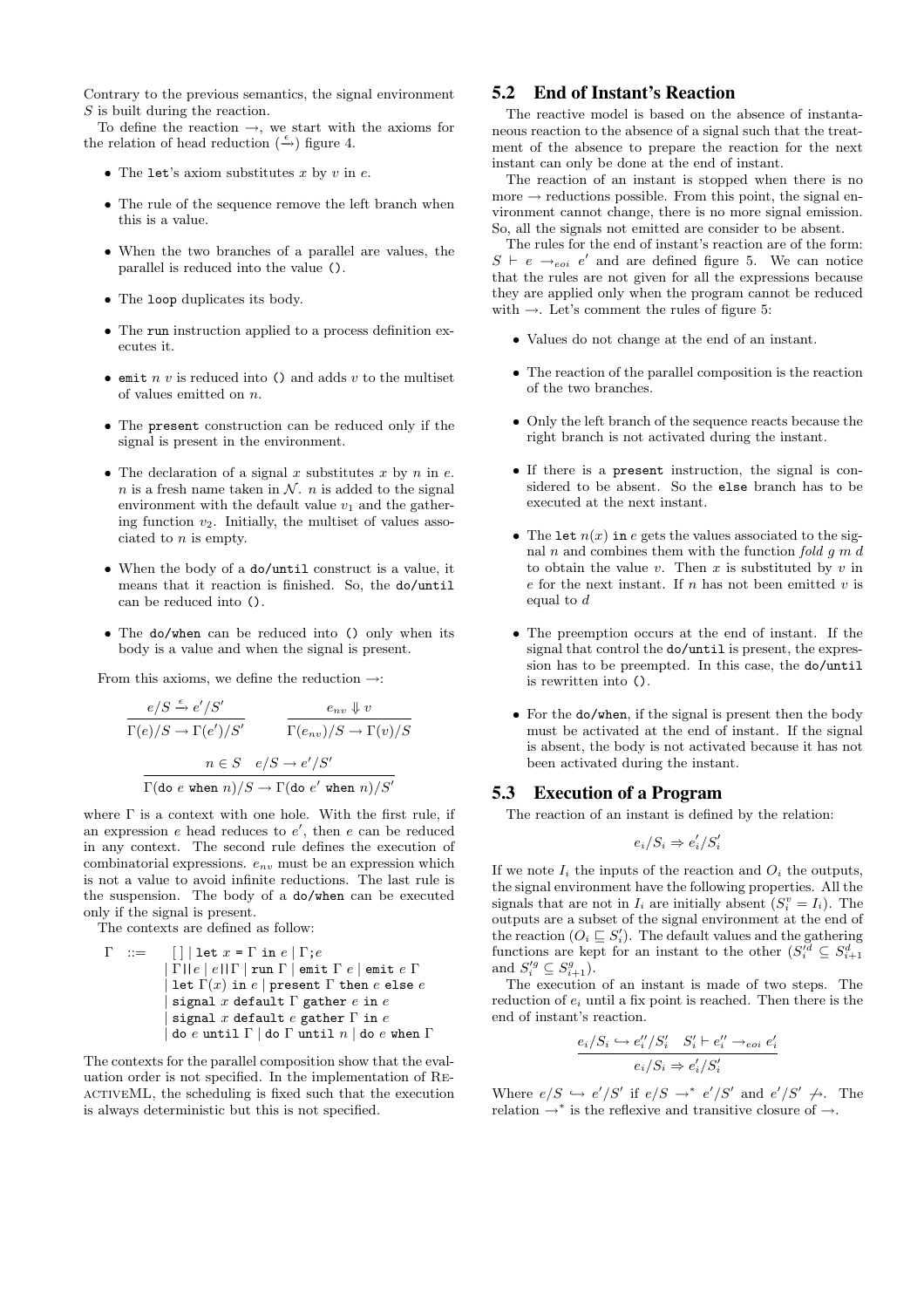$$
\mathtt{let}\ x = v\ \mathtt{in}\ e/S\xrightarrow{\epsilon} e[x\leftarrow v]/S\qquad v; e/S\xrightarrow{\epsilon} e/S\qquad v_1\sqcup v_2/S\xrightarrow{\epsilon} \texttt{O}/S\qquad \mathtt{loop}\ e/S\xrightarrow{\epsilon} e;\mathtt{loop}\ e/S\xrightarrow{\epsilon} e
$$

run (proc e)/S  $\stackrel{\epsilon}{\rightarrow} e/S$  emit n v/S  $\stackrel{\epsilon}{\rightarrow}$  ()/S + [v/n] present n then  $e_1$  else  $e_2/S \stackrel{\epsilon}{\rightarrow} e_1/S$  if  $n \in S$ 

signal x default  $v_1$  gather  $v_2$  in  $e/S \stackrel{\epsilon}{\rightarrow} e[x \leftarrow n]/S[(v_1, v_2, \emptyset)/n]$  if  $n \notin Dom(S)$ 

do v until  $n/S \stackrel{\epsilon}{\rightarrow} ()/S$  do v when  $n/S \stackrel{\epsilon}{\rightarrow} ()/S$  if  $n \in S$ 

#### Figure 4: Head reduction

|                                                                          | $S \vdash e_1 \rightarrow_{eoi} e'_1$ $S \vdash e_2 \rightarrow_{eoi} e'_2$ | $S \vdash e_1 \rightarrow_{eoi} e'_1$                     |
|--------------------------------------------------------------------------|-----------------------------------------------------------------------------|-----------------------------------------------------------|
| $S \vdash v \rightarrow_{eoi} v$                                         | $S \vdash e_1 \sqcup e_2 \rightarrow_{eoi} e'_1 \sqcup e'_2$                | $S\vdash e_1\,;e_2\rightarrow_{eoi}e'_1\,;e_2$            |
| $n \notin S$                                                             | $S(n) = (d, g, m)$ $v = fold g m d$                                         | $n \notin S$ $S \vdash e \rightarrow_{eoi} e'$            |
| $S\vdash \mathtt{present}\;n$ then $e_1$ else $e_2\rightarrow_{eoi} e_2$ | $S \vdash$ let $n(x)$ in $e \rightarrow_{eoi} e[x \leftarrow v]$            | $S\vdash$ do e until $n\rightarrow_{eoi}$ do e' until $n$ |
| $n \in S$                                                                | $n \in S$ $S \vdash e \rightarrow_{eoi} e'$                                 | $n \notin S$                                              |
| $S \vdash$ do e until $n \rightarrow_{eoi} ($                            | $S\vdash$ do e when $n\rightarrow_{eoi}$ do e' when $n$                     | $S \vdash$ do e when $n \rightarrow_{eoi}$ do e when n    |

#### Figure 5: End of instant

## **5.4 Equivalence**

In this section we show the equivalence between the two semantics.

We start with the proof that if an expression e reacts into an expression  $e'$  with the small step semantics then it can react in the same signal environment with the big step semantics.

LEMMA 4. For every  $S_{init}$  and e such that  $e/S_{init} \Rightarrow e'/S$ then there exists N, b such that  $N \vdash e \stackrel{E, b}{\longrightarrow} e'$  with  $E =$  $S^v\backslash S^v_{init}.$ 

PROOF. By induction on the number of  $\rightarrow$  reductions in  $e/S_{init} \Rightarrow e'/S.$ 

- If there is no  $\rightarrow$  reduction possible, we have to prove that the reduction  $\rightarrow_{eoi}$  is the same that the big step semantics (cf. lemma 5).
- If there is at least one  $\rightarrow$  reduction, we have to prove that one  $\rightarrow$  reduction followed by a big step reaction is equivalent to one big step reaction  $(cf.$  lemma 6).

 $\Box$ 

The proof is based on the following properties:

LEMMA 5. If  $e/S \nightharpoonup$  and  $S \vdash e \rightarrow_{eoi} e'$  then there exists N and b such that  $N \vdash e \xrightarrow[S]{\emptyset, b} e'$ .

PROOF. The proof is made by structural induction. We have just to notice that if an expression e reacts with the big step semantics into  $e'$  and the termination status is *true*  $(N \vdash e \xrightarrow[S]{E, true} e')$  then e' behaves as ()  $(\forall N', S'. N' \vdash$  $e' \xrightarrow[S' \to e']$ .

LEMMA 6. If  $e/S_0 \rightarrow e_1/S_1$  and  $N \vdash e_1 \xrightarrow[S]{E', b} e'$  with  $S_1 \sqsubseteq S$  then  $N' \vdash e \frac{E, b}{S} e'$  with  $E = E' \sqcup (S_1^v \backslash S_0^v)$ 

PROOF. The proof is made into two parts. First we prove the same property for the  $\xrightarrow{\epsilon}$  reduction. Then we show that this is true in any context.  $\Box$ 

Now the following lemma shows that if an expression can react with the two semantics then the signal environment and the expression obtained at the end of the reaction are the same.

LEMMA 7. For every  $S_{init}$  and e such that:

- $N_1 \vdash e \xrightarrow[S_1 \to 0]{} e_1$  where  $S_1$  is the small signal environment such that  $S_{init} \subseteq S_1$
- $e/S_{init} \Rightarrow e_2/S_2$
- $\forall n \in Dom(S_2) : S_2^g(n) = f \text{ and } f(x, f(y, z)) = f(y, f(x, z)),$

then  $e_1 = e_2$  and  $S_1 = S_2$ 

PROOF. With lemma 4, there exists  $N_2$ ,  $E_2$  and  $b_2$  such that  $N_2 \vdash e \xrightarrow[S_2]{} e_2$  and we can notice, by construction,  $S_2$  is the smallest signal environment such that  $S_{init} \sqsubseteq S_2$ .

 $N_1$  and  $N_2$  are the sets of fresh names use during the reactions. With some renaming, we can have a set  $N$  such that  $N \vdash e \xrightarrow[S_1 b_1]{} e_1$  and  $N \vdash e \xrightarrow[S_2 b_2]{} e_2$ .

With lemma 2, we know that there is a unique smallest signal environment in which an expression can react with the big step semantics so  $S_1 = S_2$ . Now with the determinism (lemma 1) we have  $E_1 = E_2$ ,  $b_1 = b_2$  and  $e_1 = e_2$ .  $\Box$ 

The details of the proofs are given in appendix B.

# **6. STATIC TYPING**

We provide a type system as a conservative extension of the Milner type system of ML [20]. In doing so, we have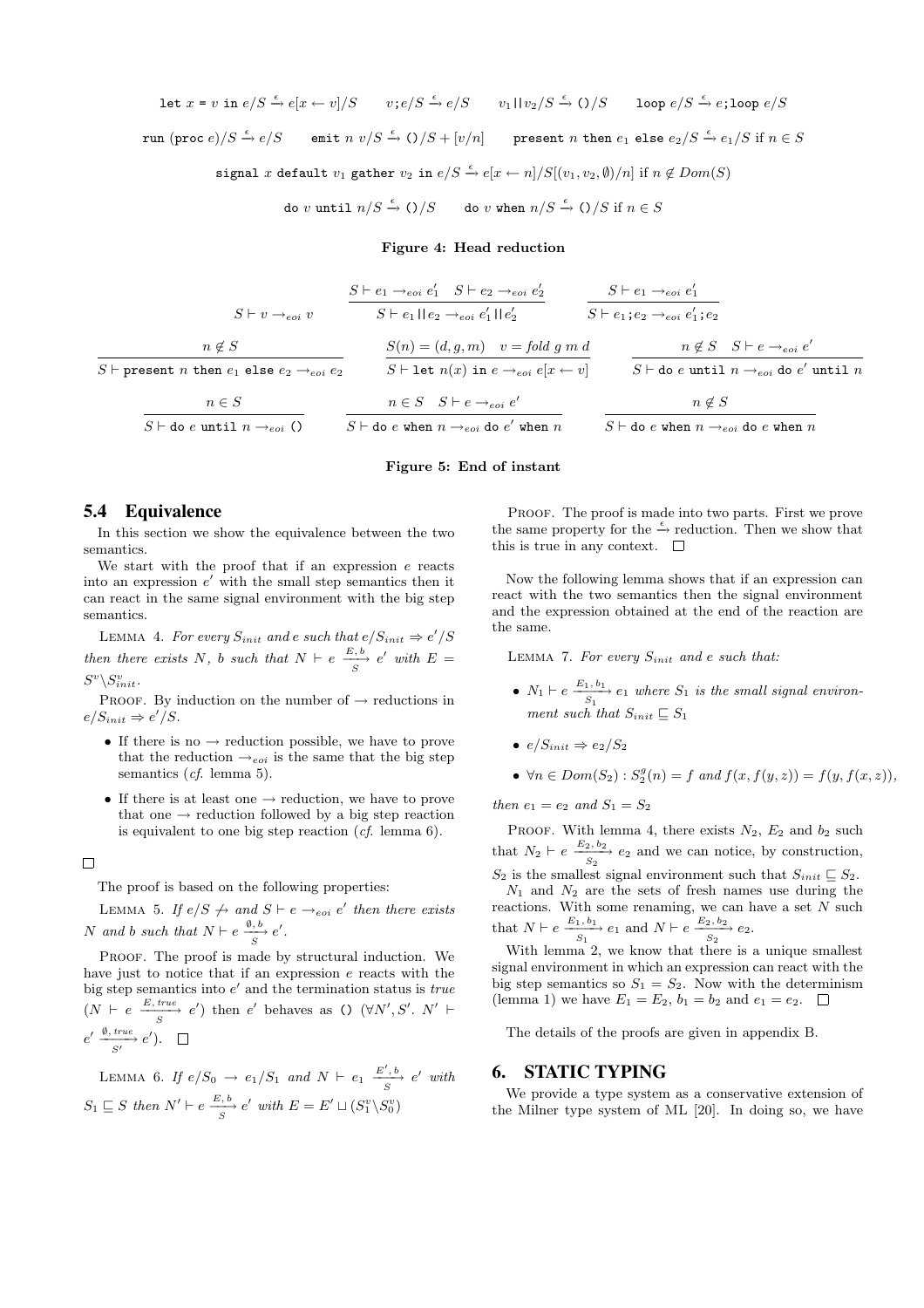to deal with signals and in particular values which can be transmitted on signals. The type language is:

```
\sigma ::= \forall \alpha_1, \ldots, \alpha_n.\tau
```
 $\tau := T | \alpha | \tau \to \tau | \tau \times \tau |$  process  $| (\tau, \tau)$  event  $T$  := int | bool | ...

Types are separated in regular types  $(\tau)$  and type schemes (σ). A type ( $\tau$ ) may be a basic type (T), a type variable ( $\alpha$ ), a function type  $(\tau_1 \rightarrow \tau_2)$ , a product type  $(\tau_1 \times \tau_2)$  or a process type (process) or the type of a signal  $((\tau_1, \tau_2)$  event). In the type of a signal,  $\tau_1$  is the type of the emitted value and  $\tau_2$  is the type of the read value (obtained after collecting all the emitted values during an instant).

A typing environment  $H$  has the following form:

$$
H \quad ::= \quad [x_1 : \sigma_1; \ldots; x_k : \sigma_k]
$$

The instantiation and generalization is defined like the following:

$$
\tau'[\tau_1/\alpha_1, \dots, \tau_n/\alpha_n] \leq \forall \alpha_1, \dots, \alpha_k.\tau
$$
  
\n
$$
Gen(\tau, H) = \forall \alpha_1, \dots, \alpha_n.\tau
$$
  
\nwhere  $\{\alpha_1, \dots, \alpha_k\} = FV(\tau) - FV(H)$ 

Expressions are typed in an initial typing environment  $TC$ such that:

$$
TC = [\mathtt{true} : \mathtt{bool}; \mathtt{fst} : \forall \alpha, \beta \ldots \alpha \times \beta \to \alpha; \ldots]
$$

Expressions are typed by asserting the judgment  $H \vdash e : \tau$ which states that the expression e has type  $\tau$  in the typing environment  $H$ . The predicate is defined in figure 6.

The typing rules for ML expressions are not modified. In the typing of signal, the default value  $(e_1)$  has the type of the associated value and the gathering function  $(e_2)$  is a function of an emitted value and of the combination of the previous emitted values and returns the new combination. The rule for emit checks that the first argument has a signal type, and that the first parameter of this type and the type of the value emitted are the same. Let  $e_1(x)$  in e gets the value associated to a signal. So, if  $e_1$  has type  $(\tau, \tau')$  event, x must have type  $\tau'$ . The instantiation run e is applied to a process. Finally, the present, until and when constructions can be applied to any signal.

The safety of the type system is proved with standard techniques [23].

# **7. IMPLEMENTATION AND EXPERIMENTS**

We followed a very pragmatic approach in the design of the language and efficiency was one of our major concern. We built REACTIVEML as an extension of a subset of OCAML [18] (without objects, labels and functors) which can mix reactive processes and regular Ocaml expressions. We choose Ocaml with the following idea in mind: Ocaml will provide modular data and control structures for programming the algorithmic part of the system whereas reactive constructs will provide modular control structures for describing the temporal aspect. The compilation of a REACTIVEML program processes as follows: programs are first typed before being translated into Ocaml code. This code can in turn be linked with other REACTIVEML programs or OCAML libraries. This translation leaves unchanged regular ML expressions (only the type information is used) whereas every reactive construction is translated into a combinator defined in Ocaml. Reactive programs can finally be executed by linking them with an ad-hoc OCAML library.

As opposed to classical synchronous programs, reactive programs are no more statically scheduled. Programs are rather scheduled dynamically or interpreted according to the actual dependences between instructions reading or emitting signals in the programs. The scheduling strategy we have implemented is a greedy strategy reminiscent to a technique introduced by Hazard<sup>5</sup>, known as one of the most efficient scheduling technique for Junior. The precise description of the scheduling technique we have implemented in ReactiveML is outside the scope of this paper. Let us give an intuitive presentation.

The scheduling is based on the use of waiting queues such that an action is fired only when the signal it is waiting for is emitted. During the execution, the interpreter keeps track of the set  $W$  of actions waiting for the presence of a signal during one instant. When  $W$  is not empty at the end of the instant, pertinent informations are transfered to the next instant.

In order to implement a greedy scheduling technique, we associate two waiting queues for every signal. One queue is used for instructions waiting only one instant (e.g., present) and the other queue is used for instructions that can wait for more than one instant (e.g., do/when). Thus, if the execution of some code is stopped on the test of a signal then the code to be executed is recorded in the appropriate waiting queue. Otherwise, its continuations are put in the set of actions to be executed in the current instant  $(C)$ . Therefore the execution of an instant consists in the execution of all the ready actions of  $C$ . The end of the instant is decided when  $\mathcal C$  is empty. Instructions which are in the short-term waiting queues can be treated to prepare the next instant.

With this scheduling strategy, a fast access to signals (for presence information and waiting queues) is crucial in order to obtain an efficient execution of programs. Almost all implementations of the reactive approach use dedicated hash tables during the execution for representing the signal environment. In our implementation signals are represented as regular values which are automatically garbage collected by Ocaml when possible. Moreover, the presence information and associated waiting queues is done in constant time. The efficient representation of signals together with the absence of busy waiting during the execution are central in order to be able to program real-size problems.

Several applications have been written in REACTIVEML, ranging from simple graphical systems to complex simulation problems. In particular, we have rewritten classical cellular automata programs written in LOFT by Boussinot [10] to serve as benchmarks for testing the efficiency of our implementation. This example puts emphasis on the absence of busy waiting. Quiescent cells are stopped on the waiting of an activation signal such that only active cells are executed. Figure 7 compares the execution times given for LOFT, REACTIVEML and an imperative version written in Ocaml. The imperative version scans the array of cells with for loops. The numbers show that the implementation of REACTIVEML compete favorably with the LOFT library written in C.

The main application written in REACTIVEML is a simulator of a complex network routing protocol for mobile ad-hoc

 ${}^{5}\mathrm{Through}$  being well known in the synchronous community, this technique has unfortunately never been published so far and can only be appreciated through a careful reading of the code.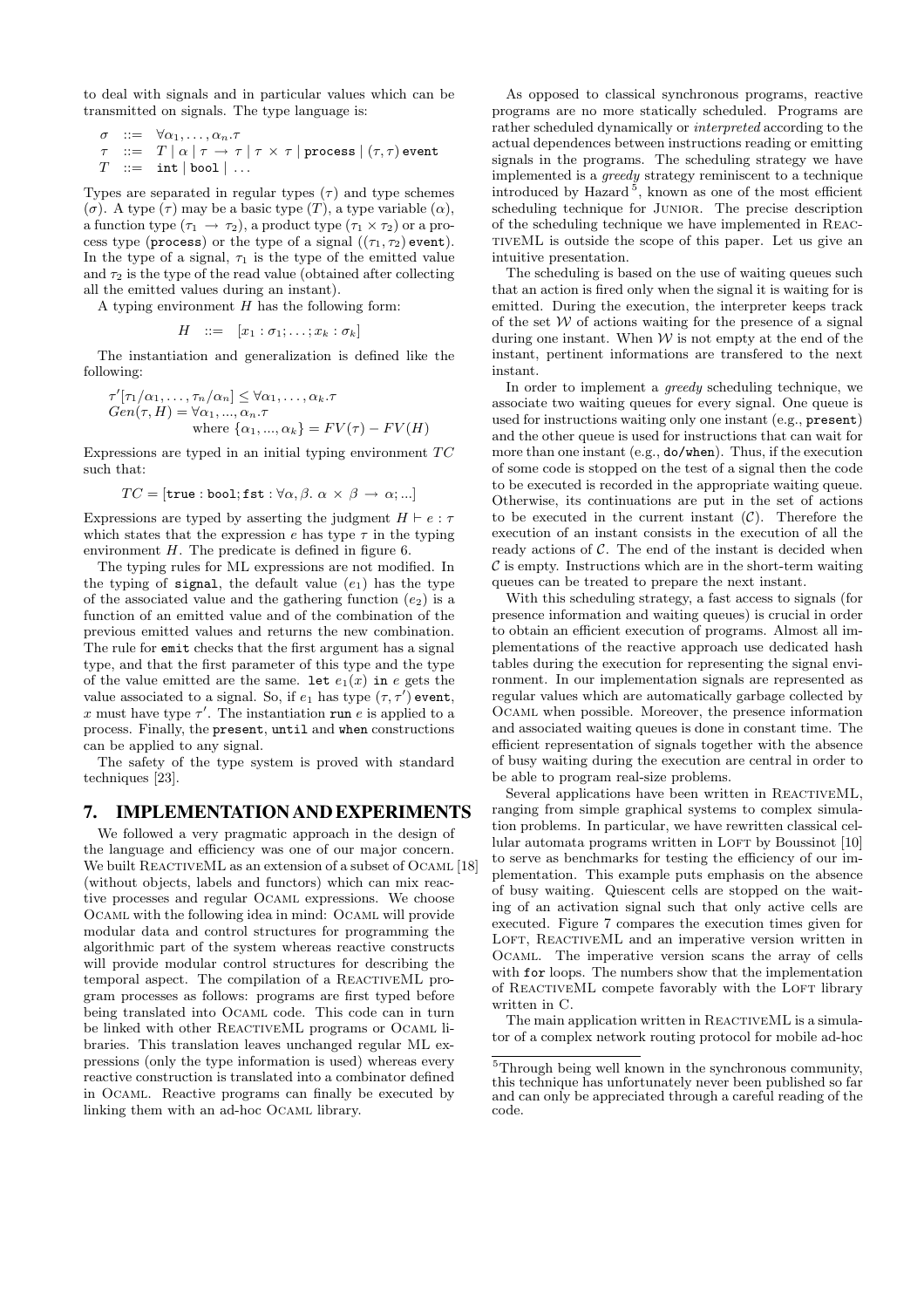| $\tau \leq H(x)$                                                                   | $\tau \leq TC(c)$                                 | $H \vdash e_1 : \tau_1$ $H \vdash e_2 : \tau_2$                                                                                     |                                                             |                                                |  | $H \vdash e_1 : \tau_1 \quad H[x : Gen(\tau_1, H)] \vdash e_2 : \tau_2$ |  |  |
|------------------------------------------------------------------------------------|---------------------------------------------------|-------------------------------------------------------------------------------------------------------------------------------------|-------------------------------------------------------------|------------------------------------------------|--|-------------------------------------------------------------------------|--|--|
| $H \vdash x : \tau$                                                                | $H \vdash c : \tau$                               | $H \vdash (e_1, e_2) : \tau_1 \times \tau_2$                                                                                        |                                                             |                                                |  | $H \vdash$ let $x = e_1$ in $e_2 : \tau_2$                              |  |  |
| $H[x:\tau_1]\vdash e:\tau_2$                                                       |                                                   | $H \vdash e_1 : \tau_1 \rightarrow \tau_2$ $H \vdash e_2 : \tau_1$                                                                  |                                                             | $H \vdash e : \mathtt{unit}$                   |  | $H \vdash e :$ process                                                  |  |  |
| $H \vdash \lambda x.e : \tau_1 \rightarrow \tau_2$                                 |                                                   | $H \vdash e_1 \, e_2 : \tau_2$                                                                                                      |                                                             | $H \vdash \mathtt{proc}\ e : \mathtt{process}$ |  | $H \vdash$ run e : unit                                                 |  |  |
| $H \vdash e_1 : \tau_1$ $H \vdash e_2 : \tau_2$                                    |                                                   | $H \vdash e_1 : \tau_1$ $H \vdash e_2 : \tau_2$                                                                                     | $H \vdash e : \tau$                                         |                                                |  | $H \vdash e_1 : (\tau_1, \tau_2)$ event $H \vdash e_2 : \tau_1$         |  |  |
| $H \vdash e_1 \text{ ; } e_2 : \tau_2$                                             |                                                   | $H \vdash e_1 \mid e_2 :$ unit                                                                                                      | $H \vdash$ loop $e :$ unit                                  |                                                |  | $H \vdash$ emit $e_1$ $e_2$ : unit                                      |  |  |
|                                                                                    |                                                   | $H \vdash e_1 : \tau_2$ $H \vdash e_2 : \tau_1 \rightarrow \tau_2 \rightarrow \tau_2$ $H[s:(\tau_1,\tau_2)$ event $\vdash e : \tau$ |                                                             |                                                |  | $H \vdash e_1 : (\tau_1, \tau_2)$ event $H[x : \tau_2] \vdash e : \tau$ |  |  |
|                                                                                    |                                                   | $H \vdash$ signal s default $e_1$ gather $e_2$ in $e : \tau$                                                                        |                                                             |                                                |  | $H \vdash$ let $e_1(x)$ in $e : \tau$                                   |  |  |
| $H \vdash e : (\tau, \tau')$ event $H \vdash e_1 : \tau \quad H \vdash e_2 : \tau$ |                                                   |                                                                                                                                     | $H \vdash e_1 : (\tau_1, \tau_2)$ event $H \vdash e : \tau$ |                                                |  | $H \vdash e_1 : (\tau_1, \tau_2)$ event $H \vdash e : \tau$             |  |  |
|                                                                                    | $H \vdash$ present e then $e_1$ else $e_2 : \tau$ |                                                                                                                                     | $H \vdash$ do e until e <sub>1</sub> : unit                 |                                                |  | $H \vdash$ do e when $e_1$ : unit                                       |  |  |

#### Figure 6: The Type System

| % of active cells | $0\%$  | $\%$<br>4 | 42 % I                     | $60\%$ |          |
|-------------------|--------|-----------|----------------------------|--------|----------|
| <b>OCAML</b>      | 0.74 s | $0.75 s$  | 0.76 s                     | 0.77 s | 0.77 s   |
| LOFT              | 0.02 s |           | $0.11 s$   0.93 s   1.57 s |        | 2.09 s   |
| <b>REACTIVEML</b> | 0.05 s | 0.08 s    | 0.89 s                     | 1.46 s | 1.94 $s$ |

#### Figure 7: Average of execution time of one instant for a 500x500 Fredkin's cellular automata.

networks [3, 19], done in collaboration with F. Benbadis (from the Network team at LIP6, Paris). Mobile ad-hoc networks are highly dynamic networks characterized by the absence of physical infrastructure. In such networks, every node is able to move, nodes evolve concurrently and synchronize continuously with their neighbors. Due to mobility, connections in the network can change dynamically and nodes can be added or removed at any time. All these characteristics — concurrency with many communications and the need of complex data-structure — combined to the routing protocol specifications make the use of standard simulation tools (e.g., NS, OPNET) inadequate and network protocols appear to be very hard to program efficiently in conventional programming languages. This experiment showed that the reactive model as introduced by Boussinot strongly matters for programming those systems. It provides adequate programming constructs — namely synchronous parallel composition, broadcast communication and dynamic creation which allow for a natural implementation of the hard part of the simulation. The complete REACTIVEML implementation (with graphical interface, statistics) is about 1000 lines. Experimental results show that the REACTIVEML implementation is two order of magnitude faster than the original C version; it was able to simulate more that 1000 nodes where the original C version failed (after 200 nodes) and is twice faster that the ad-hoc version directly programmed in NAB [22]. A project is under way for using ReactiveML for simulating network sensors, taking into account the temporal aspects of nodes (e.g., energy consumption or failure) and to connect REACTIVEML with automatic test sequences generators such as LURETTE  $[16]$ .

# **8. CONCLUSION AND RELATED WORKS**

In this paper, we have presented an extension of an exist-

ing strict ML language with reactive constructs. The result language is dedicated to the implementation of complex dynamic systems as found in graphical interfaces, video games and simulation problems.

Compared to existing embedding of the reactive approach in either an imperative language [8] or an object-oriented language [1], the present work provides a complete semantics of the embedding. This allows a precise understanding of the communication between the two levels and reveals, in particular, classical problems appearing in process calculi such as scope-extrusion phenomena.

The FAIR THREADS [9, 26] are an extension of the reactive approach that allows to mix cooperative and preemptive scheduling. In this model several synchronous schedulers can be executed in an asynchronous way. The threads can move from a scheduler to an other dynamically or can be executed asynchronously out of all schedulers. The threads that can be executed alone must be implemented over the system threads, it limits the number of such threads and it leads to efficiency problems. Contrary to ReactiveML, in the Fair Threads, there is only top-level concurrency: we cannot write  $(e_1||e_2);e_3$ , and there is no hierarchical control structures.

ULM [6] is a language dedicated to mobility. It also borrows the principles of synchronous reactive programming introduced by Boussinot and embed it inside a call-by-value λ-calculus. In ULM, references are encoded like signals: accessing a reference which is not local is delayed until it becomes present. We did not address mobility issues and thus, accessing a reference is instantaneous. In ReactiveML, synchronization can only be done through the use of a signal and reactive construct must appear in particular places of the program. In comparison, ULM allows to insert reactive constructs (e.g., pause) anywhere in an expression. As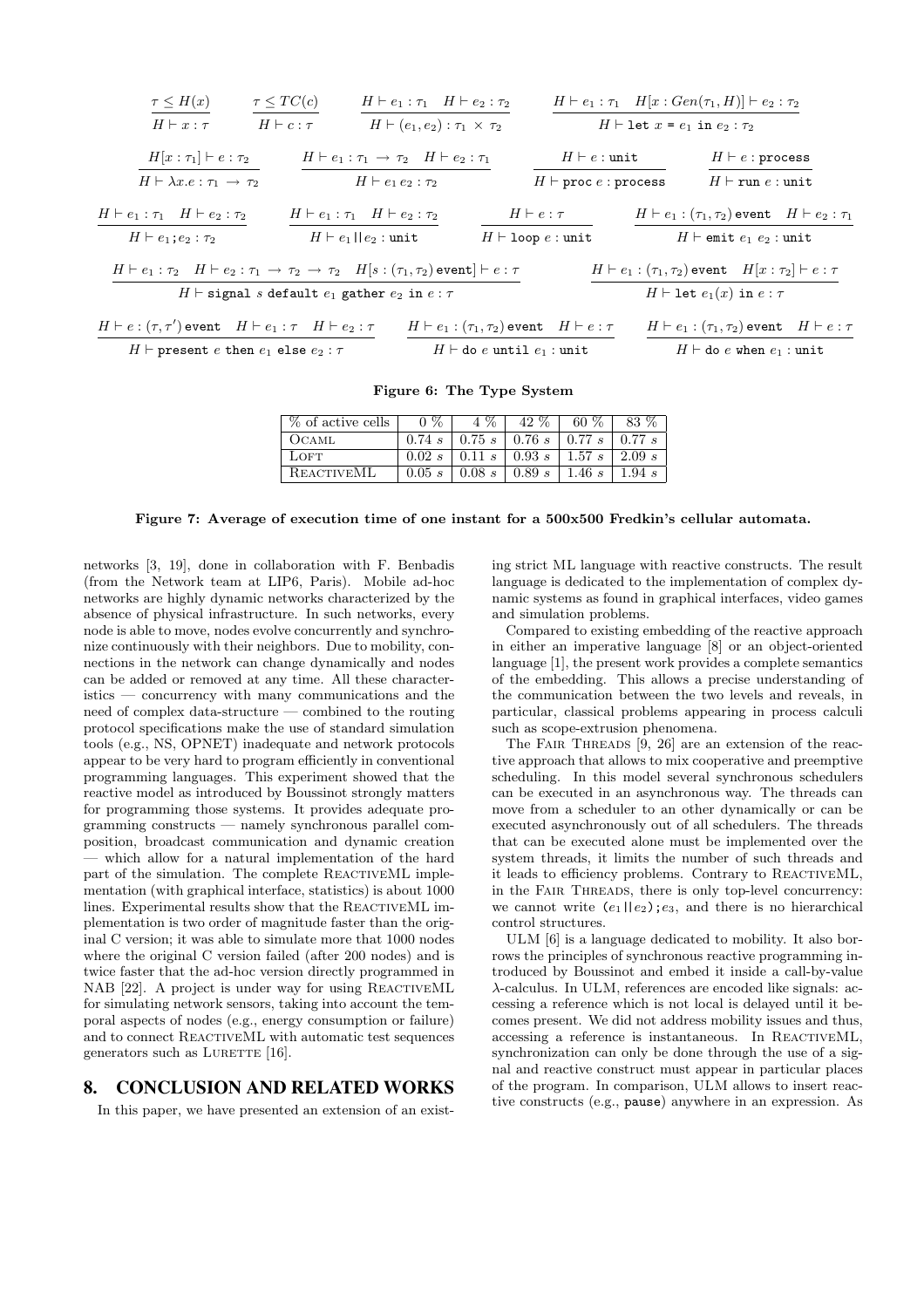a consequence, some overhead is imposed on the execution on regular ML expressions. Indeed, reactive code is transformed into continuation-passing style by CPS transformation, whereas Ocaml code does not have to be modified. We know that ML code cannot be interrupted, so we do not have to introduce some mechanism to save the execution context.

CONCURRENTML  $[25]$  is a language that support concurrent programming and functional programming. As opposed to REACTIVEML, it is based on a preemptive scheduling. The communication between processes is made by communication channels or shared memory. To control concurrent access to the memory, CONCURRENTML uses semaphores, mutex locks and condition variables, whereas in ReactiveML we do not have to use them because we have the guaranty by the compilation of the concurrency that instantaneous actions are atomic. In ReactiveML, there is a sequential run-time (there is no concurrency during the execution).

The language is very young and several extensions can be considered. In particular, an important work must be done concerning the efficiency of the execution in order to use REACTIVEML for programming real-size simulation problems and to be a convincing alternative to traditional methods. For example, the recognition of subparts of a reactive program which can be compiled (that is, statically scheduled) is still open. Whereas causality inconsistencies are eliminated in the Boussinot model, the scope extrusion phenomena (which is absent in existing synchronous languages) make this compilation difficult and calls for new program analysis.

# **9. REFERENCES**

- [1] R. Acosta-Bermejo. Rejo Langage d'Objets Réactifs et d'Agents. PhD thesis, Ecole des Mines de Paris, 2003.
- [2] Raul Acosta-Bermejo. Reactive operating system, reactive java objects. In NOTERE'2000, Paris, November 2000. ENST.
- [3] F. Benbadis, M. Dias de Amorim, and S. Fdida. ELIP: Embedded location information protocol. In IFIP Networking 2005 Conference, 2005.
- [4] A. Benveniste, P. Caspi, S. Edwards, N. Halbwachs, P. Le Guernic, and R. de Simone. The Synchronous Languages Twelve Years Later. Proceedings of the IEEE, 2003.
- [5] G. Berry. The constructive semantics of esterel, 1998.
- [6] Gérard Boudol. ULM a core programming model for global computing. In Proceedings of the European Symposium on Programming, 2004.
- [7] Frédéric Boussinot. Reactive C: An extension of C to program reactive systems. Software Practice and Experience, 21(4):401–428, Apr 1991.
- [8] Frédéric Boussinot. Concurrent programming with Fair Threads: The LOFT language, 2003.
- [9] Frédéric Boussinot. FairThreads: mixing cooperative and preemptive threads in C. Research report 5039, INRIA, 2003.
- [10] Frédéric Boussinot. Reactive programming of cellular automata. Technical Report 5183, INRIA, 2004.
- [11] Frédéric Boussinot and Robert de Simone. The SL synchronous language. Software Engineering, 22(4):256–266, 1996.
- [12] Frédéric Boussinot, Jean-Ferdinand Susini,

Frédéric Dang Tran, and Laurent Hazard. A reactive behavior framework for dynamic virtual worlds. In Proceedings of the sixth international conference on 3D Web technology, pages 69–75. ACM Press, 2001.

- [13] Frédéric Boussinot and Jean-Ferdinant Susini. The sugarcubes tool box - a reactive java framework. Software Practice and Experience, 28(14):1531–1550, 1998.
- [14] N. Halbwachs, P. Raymond, and C. Ratel. Generating efficient code from data-flow programs. In Third International Symposium on Programming Language Implementation and Logic Programming, Passau (Germany), August 1991.
- [15] Laurent Hazard, Jean-Ferdy Susini, and Frédéric Boussinot. The Junior reactive kernel. Research report 3732, INRIA, 1999.
- [16] E. Jahier, P. Raymond, and P. Baufreton. Case studies with Lurette V2. In Proceedings of the First International Symposium on Leveraging Applications of Formal Method, 2004.
- [17] G. Kahn. The semantics of a simple language for parallel programming. In IFIP 74 Congress. North Holland, Amsterdam, 1974.
- [18] Xavier Leroy. The Objective Caml system release 3.08. Documentation and user's manual. Technical report, INRIA, 2004.
- [19] Louis Mandel and Farid Benbadis. Simulation of mobile ad hoc network protocols in ReactiveML. Submitted to publication.
- [20] R. Milner. A theory of type polymorphism in programming. Journal of Computer and System Science, 17:348–375, 1978.
- [21] Robin Milner. Communicating and Mobile Systems: The π-Calculus. Cambridge University Press, 1999.
- [22] Network in A Box. http://nab.epfl.ch/.
- [23] Benjamin C. Pierce. Basic Category Theory for Computer Scientists. MIT Press, 1991.
- [24] Riccardo Pucella. Reactive programming in Standard ML. In Proceedings of the IEEE International Conference on Computer Languages, pages 48–57. IEEE Computer Society Press, 1998.
- [25] John H. Reppy. Concurrent Programming in ML. Cambridge University Press, 1999.
- [26] Manuel Serrano, Frédéric Boussinot, and Bernard Serpette. Scheme fair threads. In Proceedings of the 6th ACM SIGPLAN international conference on Principles and practice of declarative programming, pages 203–214. ACM Press, 2004.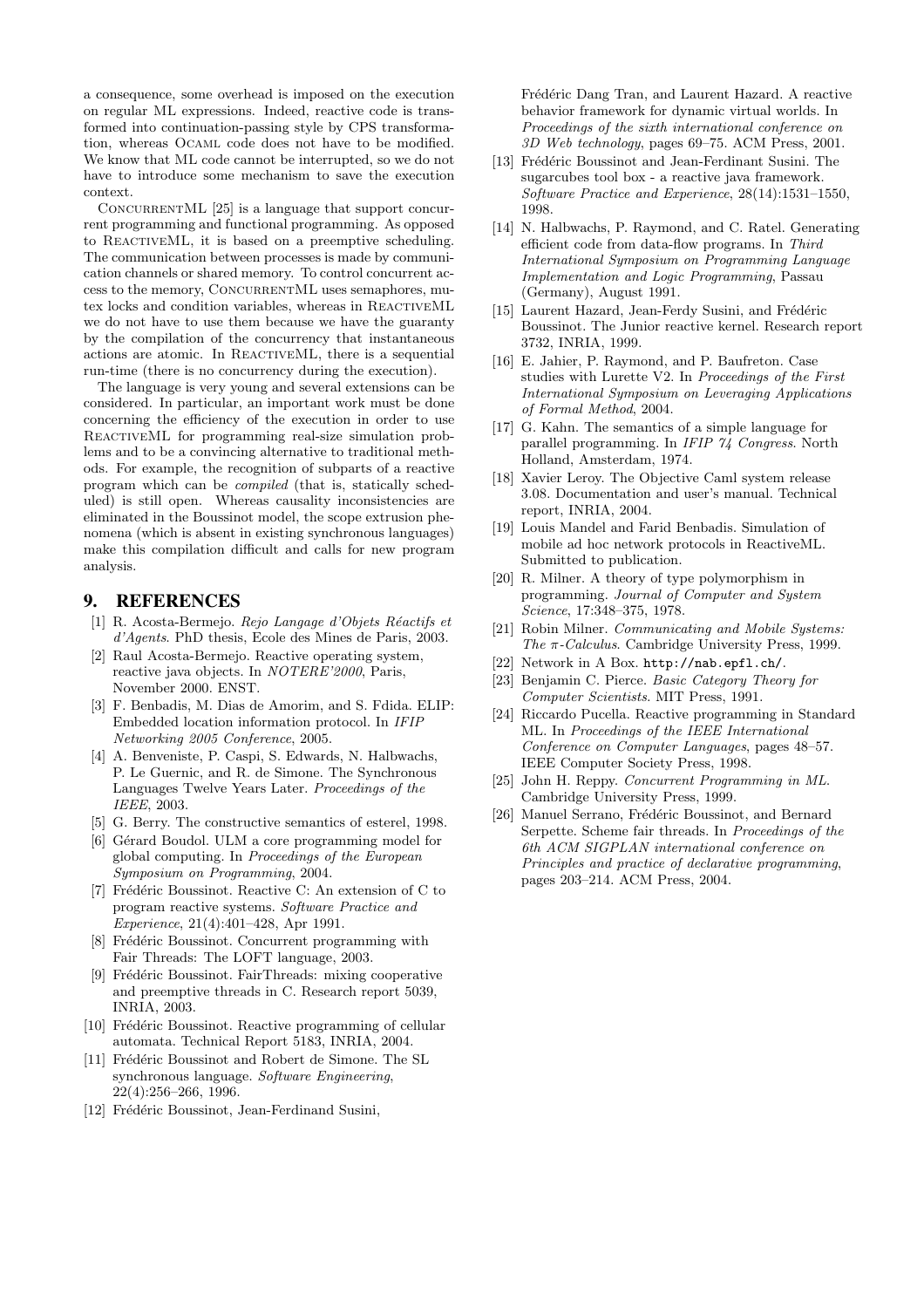# **APPENDIX**

# **A. PROOFSON BEHAVIORALSEMANTICS**

## **A.1 Proof of lemma 1**

We first start with an auxiliary property. The semantics of ML is deterministic.

LEMMA 8. For every expression e, if  $e \Downarrow v_1$  and  $e \Downarrow v_2$ then  $v_1 = v_2$ .

Now we prove the determinism of the behavioral semantics by structural induction on the derivations. We just present the most interesting case.

Case let  $e(x)$  in  $e'$ : There is only one rule that can be applied.

$$
e \Downarrow n_1 \quad S(n_1) = (d_1, g_1, m_1) \quad v_1 = fold \ g_1 \ m_1 \ d_1
$$
\n
$$
N \vdash \text{let } e(x) \text{ in } e' \xrightarrow{0, false} e'[x \leftarrow v_1]
$$
\n
$$
e \Downarrow n_2 \quad S(n_2) = (d_2, g_2, m_2) \quad v_2 = fold \ g_2 \ m_2 \ d_2
$$
\n
$$
N \vdash \text{let } e(x) \text{ in } e' \xrightarrow{0, false} e'[x \leftarrow v_2]
$$

with lemma 8,  $n_1 = n_2$  so  $S(n_1) = S(n_2) = (d, g, v)$ . With the property of associativity and commutativity of the gathering functions, we are sure that fold is deterministic, thus  $v_1 = v_2$ . Hence  $e'[x \leftarrow v_1] = e'[x \leftarrow v_2]$ .

# **A.2 Proof of lemma 3**

By structural induction on the derivations.

**Case**  $e_1||e_2$ : For the parallel composition there is only one rule that can be applied:

$$
\begin{aligned} &N_{1_1} \vdash e_1 \xrightarrow{E_{1_1}, b_{1_1}} e'_{1_1} & N_{1_2} \vdash e_2 \xrightarrow{E_{1_2}, b_{1_2}} e'_{2_1} \\ &N_{1_1} \cdot N_{1_2} \vdash e_1 \mid\mid e_2 \xrightarrow{E_{1_1} \sqcup E_{1_2}, b_{1_1} \wedge b_{1_2}} e'_{1_1} \mid\mid e'_{2_1} \\ &N_{2_1} \vdash e_1 \xrightarrow{E_{2_1}, b_{2_1}} e'_{1_2} & N_{2_2} \vdash e_2 \xrightarrow{E_{2_2}, b_{2_2}} e'_{2_2} \\ &N_{2_1} \cdot N_{2_2} \vdash e_1 \mid\mid e_2 \xrightarrow{E_{2_1} \sqcup E_{2_2}, b_{2_1} \wedge b_{2_2}} e'_{1_2} \mid\mid e'_{2_2} \end{aligned}
$$

By the induction hypothesis,

 $N_{3_1} \cap N_{3_2} \subseteq \emptyset$ .

$$
N_{3_1} \vdash e_1 \xrightarrow{E_{3_1}, b_{3_1}} e'_{1_3} \qquad N_{3_2} \vdash e_2 \xrightarrow{E_{3_2}, b_{3_2}} e'_{2_3}
$$

and  $b_{3_1} \Rightarrow b_{1_1} \wedge b_{2_1}$  and  $b_{3_2} \Rightarrow b_{1_2} \wedge b_{2_2}$  and  $E_{3_1} \sqsubseteq E_{1_1} \sqcap E_{2_1}$ and  $E_{3_2} \subseteq E_{1_2} \sqcap E_{2_2}$  and  $N_{3_1} \subseteq N_{1_1} \cap N_{2_1}$  and  $N_{3_2} \subseteq$  $N_{1_2} \cap N_{2_2}$ .

To apply the rule of the parallel in the environment  $S_3$ , we first have to prove that  $N_{3_1} \cap N_{3_2} \subseteq \emptyset$ . From the hypothesis, we have  $N_{3_1} \cap N_{3_2} \subseteq (N_{1_1} \cap N_{2_1}) \cap$  $(N_{1_2} \cap N_{2_2})$ . By associativity and commutativity  $N_{3_1} \cap$  $N_{3_2} \subseteq (N_{1_1} \cap N_{1_2}) \cap (N_{2_2} \cap N_{2_2})$ . With the definition of ".", we have  $N_{1_1} \cap N_{1_2} = \emptyset$  and  $N_{2_2} \cap N_{2_2} = \emptyset$ . Hence So we have

$$
\frac{N_{3_1} + e_1 \xrightarrow{E_{3_1}, b_{3_1}} e'_{1_3} N_{3_2} + e_2 \xrightarrow{E_{3_2}, b_{3_2}} e'_{2_3}}{N_{3_1} \cdot N_{3_2} + e_1 \parallel e_2 \xrightarrow{E_{3_1} \sqcup E_{3_2}, b_{3_1} \wedge b_{3_2}} e'_{1_3} \parallel e'_{2_3}}
$$

The proof of  $(b_{3_1} \wedge b_{3_2}) \Rightarrow ((b_{1_1} \wedge b_{1_2}) \wedge (b_{2_1} \wedge b_{2_2}))$  is made from the hypothesis  $b_{3_1} \Rightarrow b_{1_1} \wedge b_{2_1}$  and  $b_{3_2} \Rightarrow b_{1_2} \wedge b_{2_2}$ .

We can prove easily that  $N_{3_1} \cup N_{3_2} \subseteq (N_{1_1} \cup N_{1_2}) \cap (N_{2_1} \cup N_{2_2})$  $N_{2_2})$ 

The last point that we have to prove is:

$$
E_{3_1} \sqcup E_{3_2} \sqsubseteq (E_{1_1} \sqcup E_{1_2}) \sqcap (E_{2_1} \sqcup E_{2_2})
$$

From the hypothesis  $E_{3_1} \subseteq (E_{1_1} \sqcap E_{2_1})$  and  $E_{3_2} \subseteq (E_{1_2} \sqcap$  $E_{2_2}$ ) we have

> $E_{3_1} \subseteq E_{1_1}$ (1)

$$
E_{3_1} \subseteq E_{2_1} \tag{2}
$$

$$
E_{3_2} \subseteq E_{1_2} \tag{3}
$$

$$
E_{3_2} \subseteq E_{2_2} \tag{4}
$$

The union of  $(1)$  and  $(3)$  and the union of  $(2)$  and  $(4)$  give

$$
E_{3_1} \sqcup E_{3_2} \subseteq E_{1_1} \sqcup E_{1_2} \tag{5}
$$

$$
E_{3_1} \sqcup E_{3_2} \subseteq E_{2_1} \sqcup E_{2_2} \tag{6}
$$

the intersection of (5) and (6) is

$$
(E_{3_1} \sqcup E_{3_2}) \sqcap (E_{3_1} \sqcup E_{3_2}) \sqsubseteq (E_{1_1} \sqcup E_{1_2}) \sqcap (E_{2_1} \sqcup E_{2_2})
$$

which is equal to

$$
E_{3_1} \sqcup E_{3_2} \sqsubseteq (E_{1_1} \sqcup E_{1_2}) \sqcap (E_{2_1} \sqcup E_{2_2})
$$

**Case**  $e_1$ ; $e_2$ : In the two rules of the sequence, the left branch reacts. So, by hypothesis

$$
\frac{N_{11} + e_1 \xrightarrow{E_{11}, b_{11}} e'_{1_1}}{N_1 + e_1; e_2 \xrightarrow{E_{1}, b_{1}} e'_{1}}
$$
\n
$$
\frac{N_{21} + e_1 \xrightarrow{E_{21}, b_{21}} e'_{2_1}}{N_2 + e_1; e_2 \xrightarrow{E_{2}, b_{2}} e'_{2}}
$$
\n
$$
\frac{N_{31} + e_1 \xrightarrow{E_{31}, b_{31}} e'_{1}}{N_3 + e_1; e_2 \xrightarrow{E_{32}, b_{2}} e'_{2}}
$$

with  $N_{1_1} \subseteq N_1$ ,  $E_{1_1} \sqsubseteq E_1$  and  $N_{2_1} \subseteq N_2$ ,  $E_{2_1} \sqsubseteq E_2$ . By induction hypothesis,

$$
N_{3_1}\vdash e_1\xrightarrow{E_{3_1},\, b_{3_1}}e'_{3_1}
$$

and  $E_{3_1} \sqsubseteq E_{1_1} \sqcap E_{2_1}$ ,  $N_{3_1} \subseteq N_{1_1} \cap N_{2_1}$  and  $b_{3_1} \Rightarrow b_{1_1} \wedge b_{2_1}$ . We examine the different cases following the status of  $b_{3_1}$ .

• Case  $b_{31}$  = false: The semantics of the sequence gives  $N_{3_1} \vdash e_1; e_2 \xrightarrow{E_{3_1}, false} e'_{3_1}; e_2.$ 

We first have to prove  $b_{3_1} \Rightarrow (b_1 \wedge b_2)$ . Here  $b_{3_1} = false$ , so by definition of "⇒", we have  $false \Rightarrow (b_1 \land b_2)$ .

Now we prove that  $E_{3_1} \sqsubseteq E_1 \sqcap E_2$ . By hypothesis  $E_{1_1} \sqsubseteq E_1$ , so  $(E_{1_1} \sqcap E_{2_1}) \sqsubseteq (E_1 \sqcap E_{2_1})$ , and  $(E_{2_1} \sqsubseteq E_2) \Rightarrow ((E_1 \sqcap E_{2_1}) \sqsubseteq (E_1 \sqcap E_2))$ . So by transitivity  $(E_{1_1} \sqcap E_{2_1}) \sqsubseteq (E_1 \sqcap E_2)$ .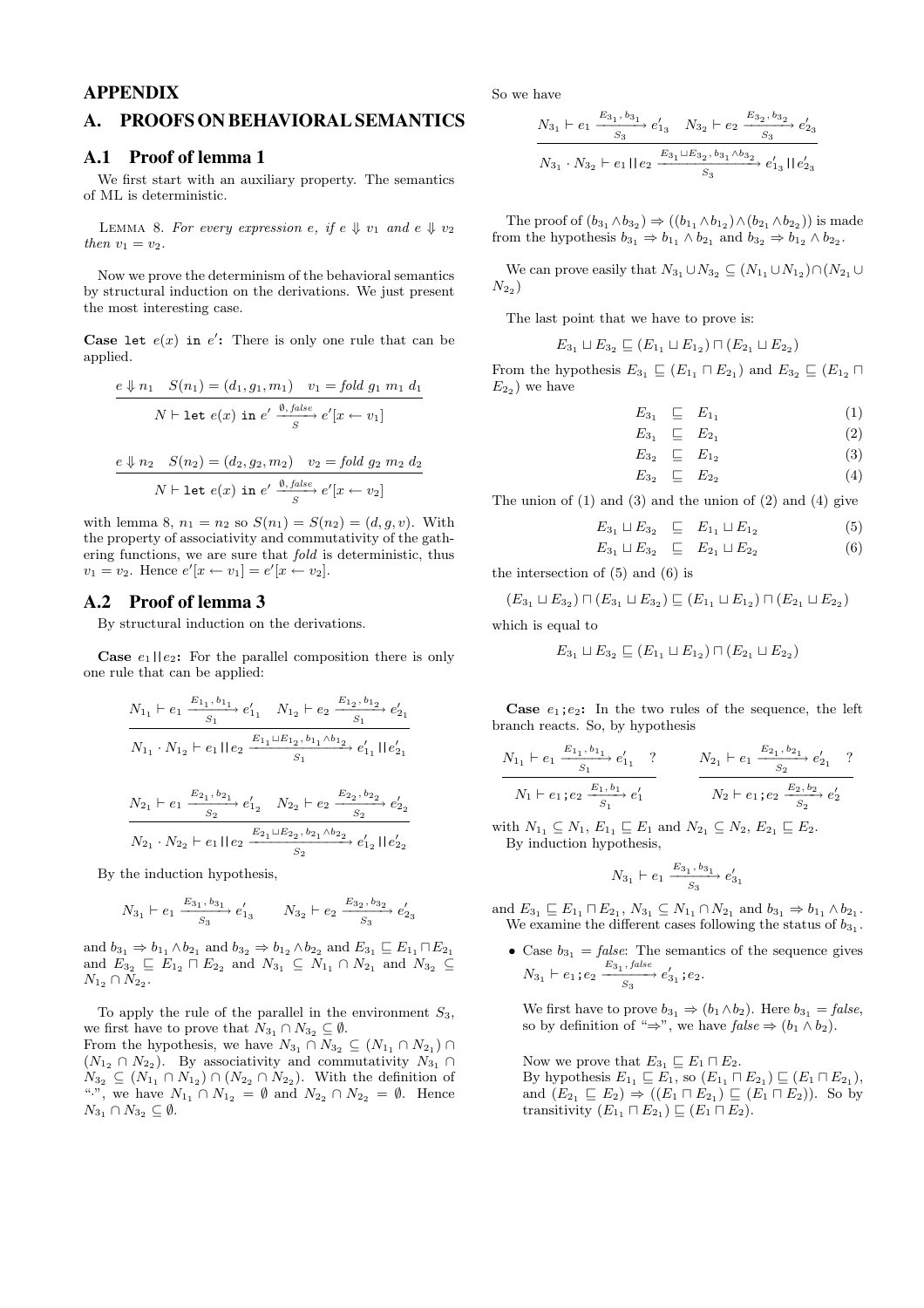We have notice that by induction  $E_{3_1} \subseteq (E_{1_1} \sqcap E_{2_1}),$ therefore  $E_{3_1} \subseteq (E_1 \sqcap E_2)$  by transitivity.

We finish this case with the proof of  $N_{3_1} \subseteq N_1 \cap N_2$ .  $N_{1_1} \subseteq N_1$  and  $N_{2_1} \subseteq N_2$  implies  $N_{1_1} \cap N_{2_1} \subseteq N_1 \cap N_2$ . We have  $N_{3_1} \subseteq N_{1_1} \cap N_{2_1}$  so by transitivity  $N_{3_1} \subseteq N_1 \cap N_2$ .

• Case  $b_{3_1}$  = true: By induction, true  $\Rightarrow$   $(b_{1_1} \wedge b_{2_1})$ , so  $b_{1_1} = b_{2_1} = true$  and

$$
\begin{aligned}[t]\frac{N_{1_1} + e_1 \xrightarrow{E_{1_1}, true} e_{1_1}'}{S_1} &\; e_{1_1}' \ N_{1_2} + e_2 \xrightarrow{E_{1_2}, b_{1_2}} e_{2_1}'}{S_1}\\ \hline N_{1_1} \cdot N_{1_2} + e_1 \, &; e_2 \xrightarrow{E_{1_1} \sqcup E_{1_2}, b_{1_2}} e_{2_1}'\\ \hline S_2 + e_1 \xrightarrow{E_{2_1}, true} e_{1_2}' \ N_{2_2} + e_2 \xrightarrow{E_{2_2}, b_{2_2}} e_{2_2}'\\ \hline N_{2_1} \cdot N_{2_2} + e_1 \, &; e_2 \xrightarrow{E_{2_1} \sqcup E_{2_2}, b_{2_2}} e_{2_2}'\\ \end{aligned}
$$

By induction  $N_{3_1} \vdash e_1 \xrightarrow{E_{3_1}, \text{true}} e'_{1_3}, N_{3_2} \vdash e_2 \xrightarrow{E_{3_2}, b_{3_2}} s_3$  $e'_{23}$  and  $b_{32} \Rightarrow b_{12} \wedge b_{22}$  and  $N_{31} \subseteq N_{11} \cap N_{21}$ ,  $N_{32} \subseteq$  $N_{1_2} \cap N_{2_2}$ .

So  $N_{3_1} \cap N_{3_2} \subseteq (N_{1_1} \cap N_{2_1}) \cap (N_{1_2} \cap N_{2_2})$ , by associativity and commutativity  $N_{3_1} \cap N_{3_2} \subseteq (N_{1_1} \cap N_{1_2}) \cap$  $(N_{2_2} \cap N_{2_2})$ .  $N_{1_1} \cap N_{1_2} = \emptyset$  and  $N_{2_2} \cap N_{2_2} = \emptyset$  by definition of "·". Hence  $N_{3_1} \cap N_{3_2} \subseteq \emptyset$ .

Therefore we can apply the second sequence rule:

$$
\frac{N_{3_1} + e_1 \xrightarrow{E_{3_1}, \, true} e'_1}{S_3} e'_{1_3} N_{3_2} + e_2 \xrightarrow{E_{3_2}, \, b_{3_2}} e'_{2_3}
$$
  

$$
N_{3_1} \cdot N_{3_2} + e_1; e_2 \xrightarrow{E_{3_1} \sqcup E_{3_2}, \, b_{3_2}} e'_{2_3}
$$

As in the case  $b_{3_1} = false$ ,  $E_{3_1} \subseteq (E_{1_1} \sqcap E_{2_1})$  and  $E_{3_2} \subseteq (E_{1_2} \sqcap E_{2_2})$  so like in the parallel composition we can prove that

$$
E_{3_1} \sqcup E_{3_2} \sqsubseteq (E_{1_1} \sqcup E_{1_2}) \sqcap (E_{2_1} \sqcup E_{2_2})
$$

Case present  $e$  then  $e_1$  else  $e_2$ : With the determinism of ML (lemma 8), we have that  $e \Downarrow n$ .

• Case  $n \notin S_3$ : In this case the expression can react

$$
\cfrac{e \Downarrow n \quad n \not\in S_3}{\emptyset \vdash \text{present } e \text{ then } e_1 \text{ else } e_2 \xrightarrow{0, false} e_2}
$$

and this is trivial to check the properties  $false \Rightarrow b_1 \wedge b_2$ ,  $\emptyset \sqsubseteq E_1 \sqcap E_2$  and  $\emptyset \subseteq N_1 \cap N_2$ .

• Case  $n \in S_3$ : By hypothesis  $n \in S_3 \Rightarrow (n \in S_1 \land n \in S_2)$  $S_2$ ). So

$$
e \Downarrow n \quad n \in S_1 \quad N_1 \vdash e_1 \xrightarrow{E_1, b_1} e'_1
$$

$$
N_1 \vdash \text{present } e \text{ then } e_1 \text{ else } e_2 \xrightarrow{E_1, b_1} e'_1
$$

$$
e \Downarrow n \quad n \in S_2 \quad N_2 \vdash e_1 \xrightarrow[S_2]{E_2, b_2} e'_{1_2}
$$

$$
N_2 \vdash \text{present } e \text{ then } e_1 \text{ else } e_2 \xrightarrow[S_2]{} e'_{1_2}
$$

By induction and with the rule of present

$$
e \Downarrow n \quad n \in S_3 \quad N_3 \vdash e_1 \xrightarrow{E_3, b_3} e'_{1_3}
$$

$$
N_3 \vdash \text{present } e \text{ then } e_1 \text{ else } e_2 \xrightarrow{E_3, b_3} e'_{1_3}
$$

and  $b_3 \Rightarrow b_1 \wedge b_2$  and  $E_3 \sqsubseteq E_1 \sqcap E_2$  and  $N_3 \subseteq (N_1 \cap N_2)$ .

Case loop e:

$$
N_1 \vdash e \xrightarrow{E_1, false} e'_1
$$
\n
$$
N_1 \vdash \text{loop } e \xrightarrow{E_1, false} e'_1; \text{loop } e
$$
\n
$$
N_2 \vdash e \xrightarrow{E_2, false} e'_2
$$
\n
$$
N_2 \vdash \text{loop } e \xrightarrow{E_2, false} e'_2; \text{loop } e
$$

then by induction  $N_3 \vdash e \xrightarrow{E_3, b_3} e'_3$  and  $b_3 = false$  because  $b_3 \Rightarrow false$ , and  $E_3 \sqsubseteq E_1 \sqcap E_2$  and  $N_3 \subseteq N_1 \cap N_2$ so

$$
N_3 \vdash \texttt{loop} \ e \xrightarrow[S_3]{E_3, false} e'_3 \texttt{;loop} \ e
$$

Case run e: With the property 8, we known that the evaluation of ML expressions is deterministic. So

$$
e \Downarrow \text{proc } e' \quad N_1 \vdash e' \frac{E_1, b_1}{S_1} e'_1
$$
\n
$$
N_1 \vdash \text{run } e \xrightarrow{E_1, b_1} e'_1
$$
\n
$$
e \Downarrow \text{proc } e' \quad N_2 \vdash e' \xrightarrow{E_2, b_2} e'_2
$$
\n
$$
N_2 \vdash \text{run } e \xrightarrow{E_2, b_2} e'_2
$$

By induction,  $N_3 \vdash e' \xrightarrow{E_3, b_3} e'_3$  and  $b_3 \Rightarrow b_1 \wedge b_2$  and  $E_3 \sqsubseteq E_1 \sqcap E_2$  and  $N_3 \subseteq N_1 \cap N_2$ . So

$$
\cfrac{e \Downarrow \text{proc } e' - N_3 \vdash e' \xrightarrow{E_3, b_3} e'_3}{N_3 \vdash \text{run } e \xrightarrow{E_3, b_3} e'_3}
$$

**Case let**  $x = e_1$  in  $e_2$ : We suppose that  $e_1 \Downarrow v$ . So

$$
e_1 \Downarrow v \quad N_1 \vdash e_2[x \leftarrow v] \quad \frac{E_1, b_1}{S_1} \cdot e'_{21}
$$
\n
$$
N_1 \vdash \text{let } x = e_1 \text{ in } e_2 \xrightarrow{E_1, b_1} e'_{21}
$$
\n
$$
e_1 \Downarrow v \quad N_2 \vdash e_2[x \leftarrow v] \xrightarrow{E_2, b_2} e'_{22}
$$
\n
$$
N_2 \vdash \text{let } x = e_1 \text{ in } e_2 \xrightarrow{E_2, b_2} e'_{22}
$$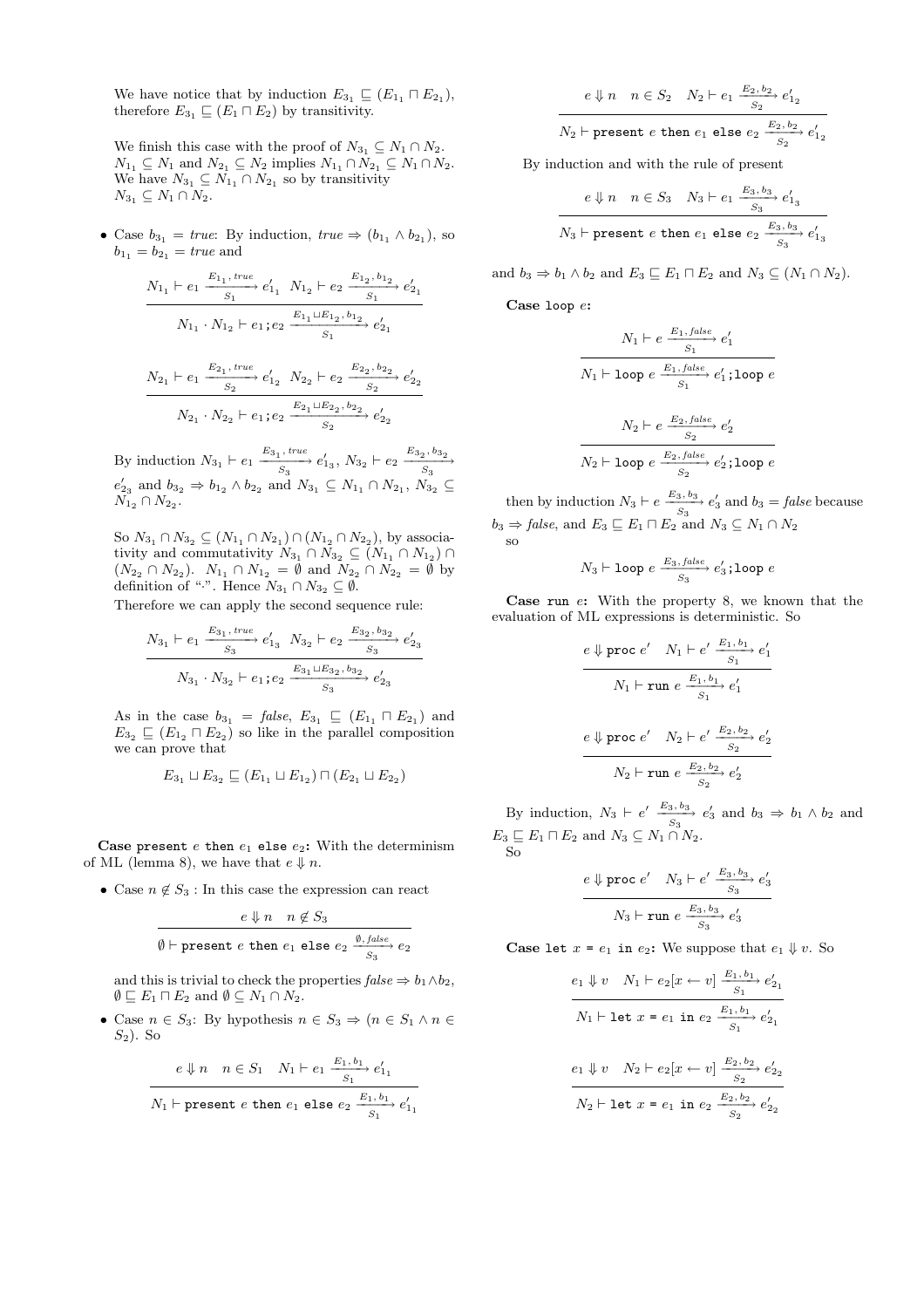By induction and with the rule of let,

$$
N_3 \vdash e_2[x \leftarrow v] \xrightarrow{E_3, b_3} e'_{2_3}
$$
  

$$
N_3 \vdash \text{let } x = e_1 \text{ in } e_2 \xrightarrow{E_3, b_3} e'_{2_3}
$$

and  $b_3 \Rightarrow b_1 \wedge b_2$  and  $E_3 \sqsubseteq E_1 \sqcap E_2$  and  $N_3 \subseteq (N_1 \cap N_2)$ .

Case emit  $e_1e_2$ : With lemme 8,

$$
e_1 \Downarrow n \quad e_2 \Downarrow v
$$
\n
$$
\emptyset \vdash \text{emit } e_1 \ e_2 \xrightarrow{[\{v\}/n], \text{true}} \text{()}
$$
\n
$$
e_1 \Downarrow n \quad e_2 \Downarrow v
$$
\n
$$
\emptyset \vdash \text{emit } e_1 \ e_2 \xrightarrow{[\{v\}/n], \text{true}} \text{()}
$$

so

$$
\frac{e_1 \Downarrow n \quad e_2 \Downarrow v}{\emptyset \vdash \texttt{emit } e_1 \ e_2 \xrightarrow{\{ \{v\}/n \}, \ true}_{S_3} \bullet)}
$$

Case let  $e(x)$  in  $e_1$ : This is immediate

$$
\frac{e \Downarrow n \quad S(n) = (d, g, v) \quad r = fold \ g \ v \ d}{\emptyset \vdash \text{let } e(x) \text{ in } e_1 \xrightarrow{0, false} e_1[x \leftarrow r]}
$$

#### Case signal s default  $e_1$  gather  $e_2$  in  $e$ :

$$
e_1 \Downarrow v_1 \quad e_2 \Downarrow v_2 \quad S_1^{\prime d}(n_1) = v_1 \quad S_1^{\prime g}(n_1) = v_2
$$

$$
N_1 \vdash e[x \leftarrow n_1] \xrightarrow[S_1^{\prime}]{E_1^{\prime}, b_1} e_1^{\prime \prime}
$$

$$
N_1.[n_1]\vdash \texttt{signal}\ x\ \texttt{default}\ e_1\ \texttt{gather}\ e_2\ \texttt{in}\ e\stackrel{E_1',b_1}{\underset{S_1'}{\longrightarrow}} e_1''
$$

$$
e_1 \Downarrow v_1 \quad e_2 \Downarrow v_2 \quad S_2'^d(n_2) = v_1 \quad S_2'^g(n_2) = v_2
$$

$$
N_2 \vdash e[x \leftarrow n_2] \xrightarrow[S_2']{} e_2''
$$

$$
N_2.[n_2]\vdash \texttt{signal}\; x\;\texttt{default}\; e_1\;\texttt{gather}\; e_2\;\texttt{in}\; e\; \frac{E_2',b_2}{S_2'}\; e_2''
$$

if  $n \notin Dom(S_1) \cup Dom(S_2)$ , we can rename  $n_1$  and  $n_2$ into  $n$  such that

$$
e_1 \Downarrow v_1 \quad e_2 \Downarrow v_2 \quad S_1^d(n) = v_1 \quad S_1^g(n) = v_2
$$
\n
$$
N_1 \vdash e[x \leftarrow n] \xrightarrow{E_1, b_1} e'_1
$$
\n
$$
N_1.[n] \vdash \text{signal } x \text{ default } e_1 \text{ gather } e_2 \text{ in } e \xrightarrow{E_1, b_1} e'_1
$$
\n
$$
e_1 \Downarrow v_1 \quad e_2 \Downarrow v_2 \quad S_2^d(n) = v_1 \quad S_2^g(n) = v_2
$$

$$
e_1 \psi c_1 e_2 \psi c_2 \psi c_2 \psi c_1 - c_1 \psi c_2
$$
  

$$
N_2 \vdash e[x \leftarrow n] \frac{E_2, b_2}{S_2} e'_2
$$

$$
N_2.[n] \vdash \text{signal } x \text{ default } e_1 \text{ gather } e_2 \text{ in } e \xrightarrow{E_2, b_2} e'_2
$$

with  $S_1 = S'_1[n_1 \leftarrow n], E_1 = E'_1[n_1 \leftarrow n], e'_1 = e''_1[n_1 \leftarrow n],$ and  $S_2 = S_2'[n_2 \leftarrow n], E_2 = E_2'[n_2 \leftarrow n], e_2' = e_2''[n_2 \leftarrow n].$ 

So by induction,  $N_3 \vdash e[x \leftarrow n] \frac{E_3, b_3}{S_3} e'_3$  and  $b_3 \Rightarrow b_1 \wedge b_2$ , and  $E_3 \sqsubseteq E_1 \sqcap E_2$  and  $N_3 \subseteq (N_1 \cap N_2)$ .

And  $n \notin N_1 \cup N_2$  so  $n \notin N_3$ . Hence we can apply the rule of the sequence:

$$
e_1 \Downarrow v_1 \quad e_2 \Downarrow v_2 \quad S_3^d(n) = v_1 \quad S_3^g(n) = v_2
$$

$$
N_3 \vdash e[x \leftarrow n] \xrightarrow[S_3]{E_3, b_3} e'_3
$$

 $N_3.[n] \vdash \texttt{signal}\; x \;\texttt{default}\; e_1 \;\texttt{gather}\; e_2 \;\texttt{in}\; e \; \frac{E_3,b_3}{S_3} \; e_3'$ 

**Case do**  $e_1$  when  $e$ : We suppose that  $e \Downarrow n$ .

• Case  $n \notin S_3$ :

$$
\cfrac{e \Downarrow n \quad n \not\in S_3}{N_3 \vdash \text{do } e_1 \text{ when } e \xrightarrow{0, false} \text{do } e_1 \text{ when } n}
$$

 $false \Rightarrow b_1 \land b_2$  and  $\emptyset \sqsubseteq E_1 \sqcap E_2$ .

• Case  $n \in S_3$ : By hypothesis,  $n \in S_3 \Rightarrow ((n \in S_1) \land (n \in S_2))$  $S_2)$ ). So

$$
e \Downarrow n \quad n \in S_1 \quad N_1 \vdash e_1 \frac{E_1, b_1}{S_1} e'_{11}
$$
\n
$$
N_1 \vdash \text{do } e_1 \text{ when } e \xrightarrow{E_1, b_1} e'_{1}
$$
\n
$$
e \Downarrow n \quad n \in S_2 \quad N_2 \vdash e_1 \xrightarrow{E_2, b_2} e'_{12}
$$
\n
$$
N_2 \vdash \text{do } e_1 \text{ when } e \xrightarrow{E_2, b_2} e'_{2}
$$
\n
$$
\text{where } e'_1 = \left\{ \begin{array}{ll} () & \text{if } b_1 = true \\ \text{do } e'_{11} \text{ when } n & \text{if } b_1 = false \end{array} \right.
$$

and  $e'_2 = \begin{cases} 0 & \text{if } b_2 = true \\ \text{d}e e' & \text{when } n \text{ if } b_2 = false \end{cases}$ do  $e'_{12}$  when  $n$  if  $b_2 = false$ By induction,

$$
N_3\vdash e_1\xrightarrow{E_3,\,b_3}e'_{1_3}
$$

and  $b_3 \Rightarrow b_1 \wedge b_2$ , and  $E_3 \sqsubseteq E_1 \sqcap E_2$  and  $N_3 \subseteq (N_1 \cap N_2)$ . And with the rules of do/when:

- if 
$$
b_3
$$
 = true then  
\n $N_3 \vdash \text{do } e_1$  when  $e \xrightarrow{E_3, true} S_3$  ()  
\n- if  $b_3$  = false then  
\n $N_3 \vdash \text{do } e_1$  when  $e \xrightarrow{E_3, false} \text{do } e'_{1_3}$  when *n*

Case do  $e_1$  until  $e$ :

$$
e \Downarrow n \quad N_1 \vdash e_1 \xrightarrow{E_1, b_1} e'_1
$$
\n
$$
e \Downarrow n \quad N_2 \vdash e_1 \xrightarrow{E_2, b_2} e'_1
$$
\n
$$
N_1 \vdash \text{do } e_1 \text{ until } e \xrightarrow{E_1, b_1} e'_1
$$
\n
$$
e \Downarrow n \quad N_2 \vdash e_1 \xrightarrow{E_2, b_2} e'_1
$$
\n
$$
N_2 \vdash \text{do } e_1 \text{ until } e \xrightarrow{E_2, b_2} e'_2
$$
\n
$$
\text{where } e'_1 = \begin{cases} \n\text{O} & \text{if } n \in S_1 \\ \n\text{do } e'_1 \text{ until } n & \text{if } n \notin S_1 \n\end{cases}
$$
\n
$$
\text{and } e'_2 = \begin{cases} \n\text{O} & \text{if } n \in S_2 \\ \n\text{do } e'_1 \text{ until } n & \text{if } n \notin S_2 \n\end{cases}
$$
\n
$$
\text{By induction,}
$$

$$
N_3 \vdash e_1 \xrightarrow{E_3, b_3} e'_{1_3}
$$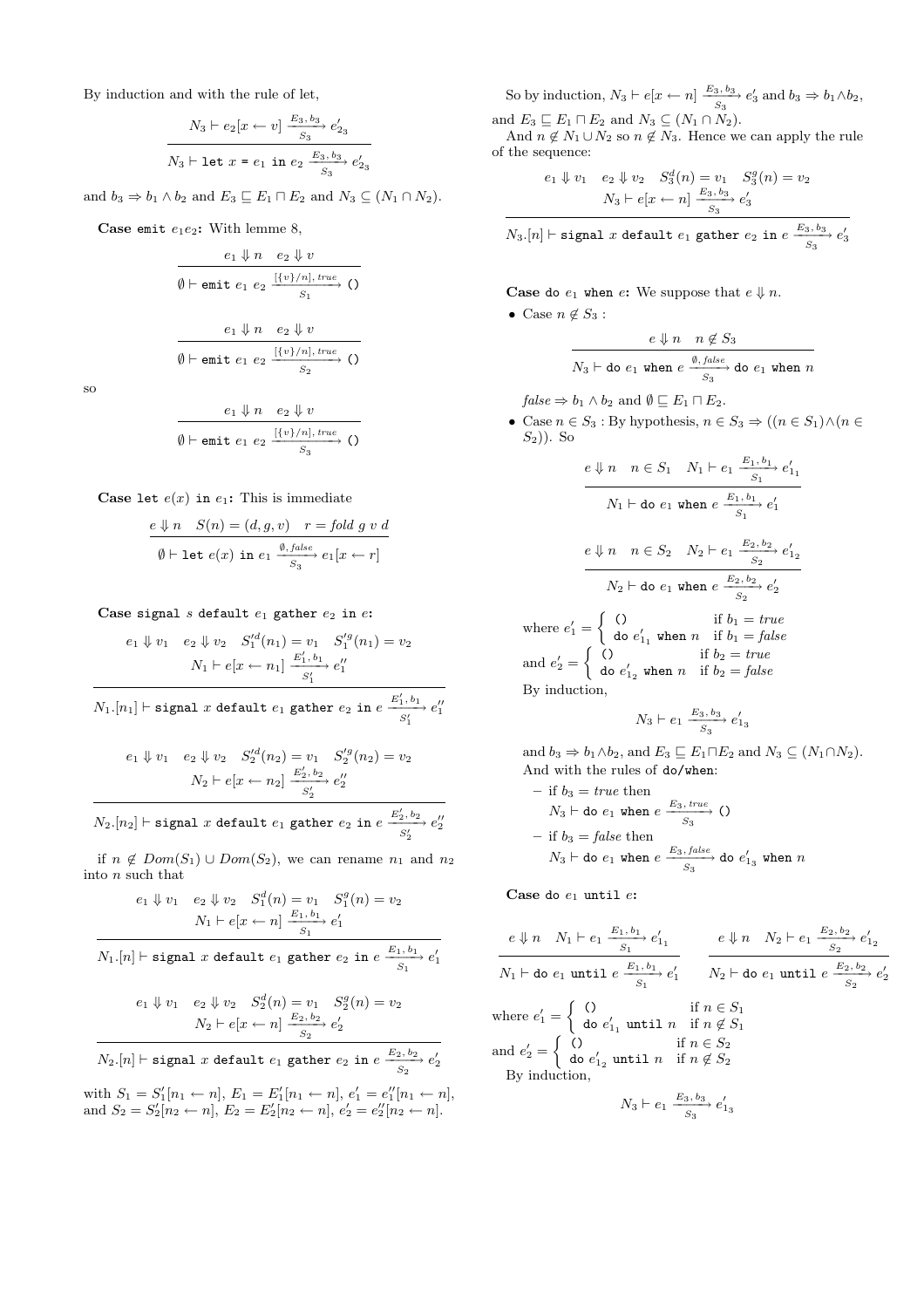and  $b_3 \Rightarrow b_1 \wedge b_2$ , and  $E_3 \sqsubseteq E_1 \sqcap E_2$  and  $N_3 \subseteq (N_1 \cap N_2)$ . And with the rules of do/until:

- if  $n \in S_3$  then  $N_3 \vdash$  do  $e_1$  until  $e \xrightarrow[{\scriptstyle S_3, \,b_3 \atop \scriptstyle S_3} )$  ()
- if  $n \notin S_3$  then  $N_3 \vdash$  do  $e_1$  until  $e \xrightarrow[{\cal S}_3]{\cal E}_3}$  do  $e'_{1_3}$  until  $e$

# **B. EQUIVALENCE PROOF**

#### **B.1 Proof of lemma 6**

To prove the lemma 6, we first have to prove that this is true for  $\xrightarrow{\epsilon}$  reductions.

LEMMA 9. If  $e/S_0 \stackrel{\epsilon}{\rightarrow} e_1/S_1$  and  $N \vdash e_1 \stackrel{E', b}{\rightarrow} e'$  with  $S_1 \sqsubseteq S$  then  $N' \vdash e \frac{E, b}{S} e'$  with  $E = E' \sqcup (S_1^v \backslash S_0^v)$ 

PROOF. Let examine each case of  $\stackrel{\epsilon}{\rightarrow}$  reduction.

**Case** let 
$$
x = v
$$
 in  $e$ : By hypothesis we have

$$
\text{let } x = v \text{ in } e/S_0 \xrightarrow{\epsilon} e[x \leftarrow v]/S_0
$$

and 
$$
N \vdash e[x \leftarrow v] \xrightarrow[S]{E, b} e'
$$
 with  $S_0 \sqsubseteq S$ .

By definition of  $\Downarrow$ ,  $v \Downarrow v$ .

Hence we can have the following derivation:

$$
v \Downarrow v \quad N \vdash e[x \leftarrow v] \xrightarrow[S]{E, b} e'
$$

$$
N \vdash \text{let } x = v \text{ in } e \xrightarrow[S]{E, b} e'
$$

Notice that  $S_0^v \backslash S_0^v = \emptyset$ .

**Case**  $v;e$ : We must prove the derivation:

$$
\frac{\emptyset \vdash v \xrightarrow{0, \, true} v \quad N \vdash e \xrightarrow{E, \, b} e'}{S} \cdot v
$$
\n
$$
N \vdash v; e \xrightarrow{E, \, b} e'
$$

 $\emptyset \vdash v \xrightarrow[S]{\emptyset, true} v$  is always true and  $N \vdash e \xrightarrow[S]{E, b} e'$  is true by hypothesis.

**Case**  $v_1||v_2$ : The derivation of  $v_1||v_2$  with the big step semantics is:

$$
\frac{\emptyset \vdash v_1 \xrightarrow{0, \, true \atop S} v_2 \quad \emptyset \vdash v_1 \xrightarrow{0, \, true \atop S} v_2}{\emptyset \vdash v_1 \, || \, v_2 \xrightarrow{0, \, true \atop S} v_1 \, || \, v_2}
$$

and  $v_1||v_2$  is equivalent to (). So the big step reaction is equivalent to  $v_1 \parallel v_2 / S \stackrel{\epsilon}{\rightarrow} O/S$  followed by  $\emptyset \vdash O \xrightarrow{0, true} O$ 

Case loop  $e$ : By hypothesis loop  $e/S_0 \stackrel{\epsilon}{\rightarrow} e$ ;loop  $e/S_0$ and  $N \vdash e$ ; loop  $e \xrightarrow[S]{E, false} e'$ 

Hence

$$
\frac{N \vdash e; \text{loop } e \xrightarrow{E, false} e'}{S} \cdot k'
$$

$$
N \vdash \text{loop } e \xrightarrow{E, false} e'
$$

Case run (proc e): Trivial.

Case emit nv: By hypothesis emit n v/S  $\stackrel{\epsilon}{\rightarrow}$  ()/S + [v/n] and  $\emptyset \vdash \bigcirc \xrightarrow[S]{\emptyset, true} \bigcirc$ .

By definition of the behavioral semantics:

$$
\frac{n \downarrow n \quad v \downarrow v}{\emptyset \vdash \text{emit } n \quad v} \xrightarrow{\left[\{v\}/n\right], \text{true}}_{S}()
$$

n v n v v n v

And  $[\{v\}/n] = S^v \setminus (S + [v/n])^v$ .

Case present *n* then  $e_1$  else  $e_2$ : The present construction can be reduced with a  $\xrightarrow{\epsilon}$  reaction only if n is present. So by hypothesis we have

present *n* then 
$$
e_1
$$
 else  $e_2/S_0 \xrightarrow{\epsilon} e_1/S_0$ 

and  $N \vdash e_1 \xrightarrow[S]{E, b} e'_1$ . Therefore we have

$$
\cfrac{n \Downarrow n \quad n \in S \quad N \vdash e_1 \xrightarrow{E, b} e_1'}{N \vdash \texttt{present } n \texttt{ then } e_1 \texttt{ else } e_2 \xrightarrow{E, b} e_1'}
$$

Case signal  $x$  default  $v_1$  gather  $v_2$  in  $e$ : By hypothesis,

signal x default  $v_1$  gather  $v_2$  in  $e/S_0 \overset{\epsilon}{\to} e[x \leftarrow n]/S_0[(v_1, v_2, \emptyset)/n]$ with  $n \notin Dom(S_0)$  and  $N \vdash e[x \leftarrow n] \xrightarrow[S]{E, b} e'.$ Hence  $v_1 \Downarrow v_1$   $v_2 \Downarrow v_2$   $S^d(n) = v_1$   $S^g(n) = v_2$   $N \vdash e[x \leftarrow n] \frac{E, b}{S} e'$ 

$$
N.[n] \vdash \mathtt{signal}\; x\;\mathtt{default}\; e_1\;\mathtt{gather}\; e_2\;\mathtt{in}\; e\xrightarrow[S]{} e'
$$

**Case** do  $v$  until  $n$ : This case is similar to the one of  $v_1$   $||v_2$ .

Case do  $v$  when  $n$ : In this case  $n$  must be present so

$$
\frac{n \Downarrow n \quad n \in S \quad N \vdash v \xrightarrow{E, true} v}{N \vdash \text{do } v \text{ when } n \xrightarrow{E, true} \text{()}}
$$

 $\Box$ 

Now we prove by structural induction on the contexts the lemma 6.

**Case**  $\Gamma = []$ : By hypothesis we have  $e/S_0 \rightarrow e_1/S_1$  and  $N \vdash e_1 \frac{E', b}{S} e'.$  There is three cases for the  $\rightarrow$  reduction.

• The reduction can be a head reduction

$$
\frac{e/S_0 \xrightarrow{\epsilon} e_1/S_1}{e/S_0 \to e_1/S_1}
$$

In this case we can apply the lemma 9.